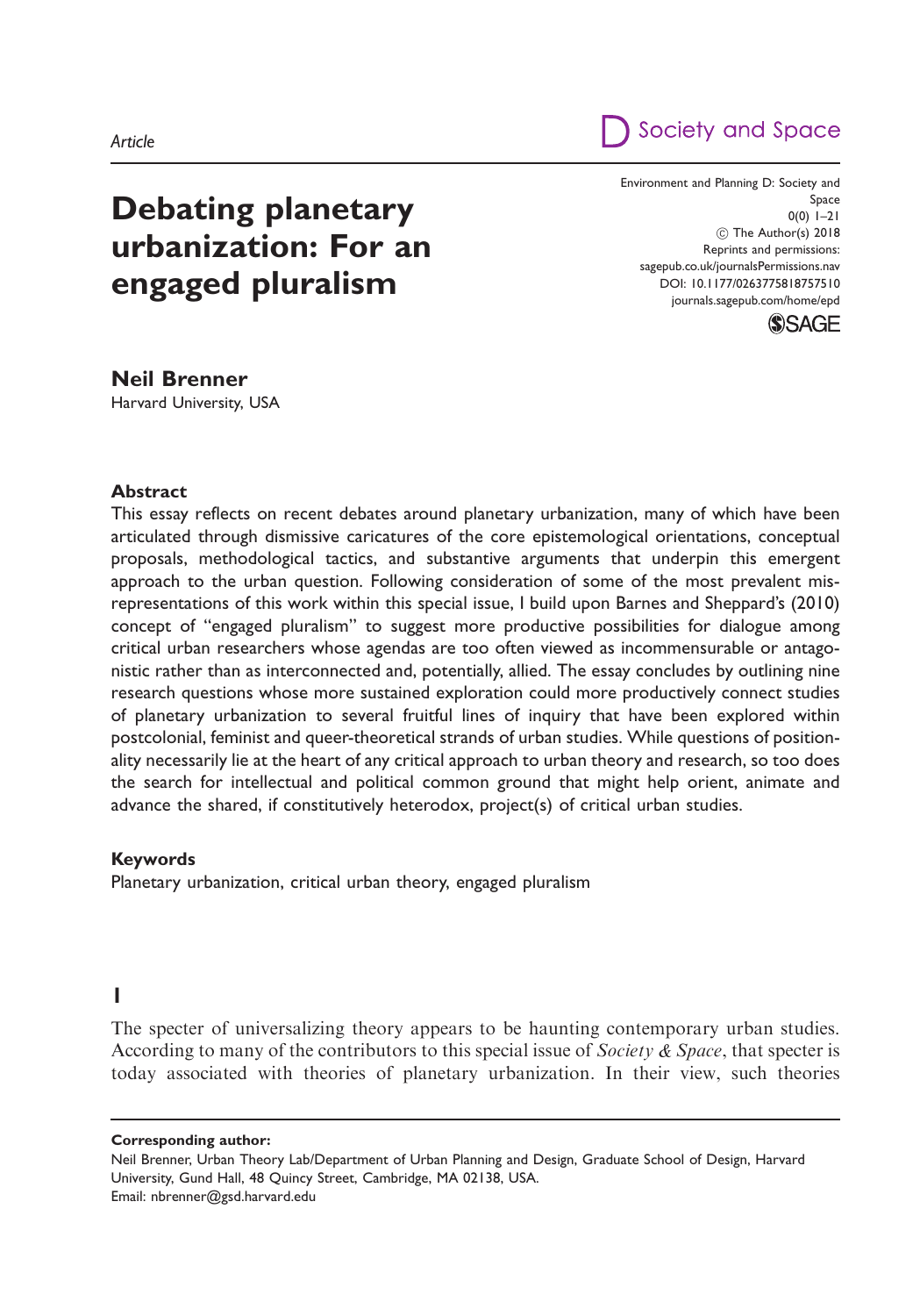embody the latest in a long line of Eurocentric, masculinist, and heteronormative epistemologies that perpetuate the hubristic "god-trick" of denying their own embeddedness within the social processes they aspire to understand. The result is an all-encompassing, transcontextual, and neocolonial metanarrative that, it is claimed, ignores the power-laden realities of difference, place-specificity, everyday life, struggle, and experience.

Despite the repetition of such assertions across many pages of this volume, Christian Schmid and I have not offered any of our proposals in a spirit of universalization or intellectual colonization. Nor have we produced, or advocated for, a finished, comprehensive, transcontextual, or ahistorical theory of the urban or urbanization. In politicoepistemological terms, we share much common ground with many of our critics who work in feminist, queer, and postcolonial traditions of critical theory. We likewise insist upon the social constitution and political mediation of all knowledge-formations. We likewise reject the positivist/technoscientific contention that knowledge can be constructed from some disembodied Archimedian point exterior to social relations, power hierarchies, spatial politics, and political struggle. We likewise connect all essentializing, transhistorical knowledge-claims to formations of power, domination, exclusion, and normalization. There can be no critical theory, we likewise insist, without systematic recognition that all knowledge is situated, embodied, embedded, contested, and mediated through power relations (Brenner, 2016). Much like our critics, then, Christian Schmid and I vigorously reject any and all epistemologies that are derived from naïve realism and oriented towards the generation of context-independent validity-claims.

Readers of our critiques of historical and contemporary "urban age" ideologies (Brenner and Schmid, 2014, 2015a) will also be aware that we likewise harbor major anxieties regarding the dangers—both intellectual and political—of proliferating ideologies of universalism in contemporary urban discourse. Indeed, a centrally animating concern of our work has been to critique the overgeneralized, acontextual concepts of "the" city that have long underpinned the *episteme* of modern urban thought. The idea of urban space as a singularity, a dense, bounded spatial unit whose existence and developmental dynamics can be comprehensively explained, promoted, and managed through an appeal to transcontextual covering laws, today remains as robust as ever. Such conceptions are such deeply engrained "habits of mind" (Dewey, 1922; Peirce, 1877) within the urban studies establishment that those dissident thinkers who challenge them—whether from postcolonial, assemblagetheoretical, or neo-Lefebvrian perspectives—are often dismissed or ridiculed as being confused, ignorant, particularist, and/or anti-theoretical (Storper and Scott, 2016).

Meanwhile, universalizing ideologies of "the" city—especially in positivist, technoscientific, entrepreneurial, eco-managerial, and/or neoliberal variants—remain powerfully operative conceptual tools for analysis, mapping, policy, planning, and practice in international organizations such as the United Nations, the World Bank, and the World Economic Forum (WEF), among multilateral development banks, in national and local governmental agencies, and in nongovernmental organizations oriented towards confronting diverse social, infrastructural, and ecological crises. This "debilitating city-centrism" (Cairns, 2018) has recently been entrenched, for example, through the rollout of mainstream global urban policy frameworks such as those associated with the Sustainable Development Goals (SDGs) and the *New Urban Agenda* (Habitat III) presented in Quito in 2016, in the Paris Agreement of the United Nations Convention on Climate Change (IPCC), as well as in a host of national and local policy innovations designed to implement or respond to the latter (Barnett and Parnell, 2016; Parnell, 2016). Such city-centric, depoliticizing "simplification projects" (Scott, 1995) are also being aggressively promoted by a range of corporate actors and property developers for whom the construction of "global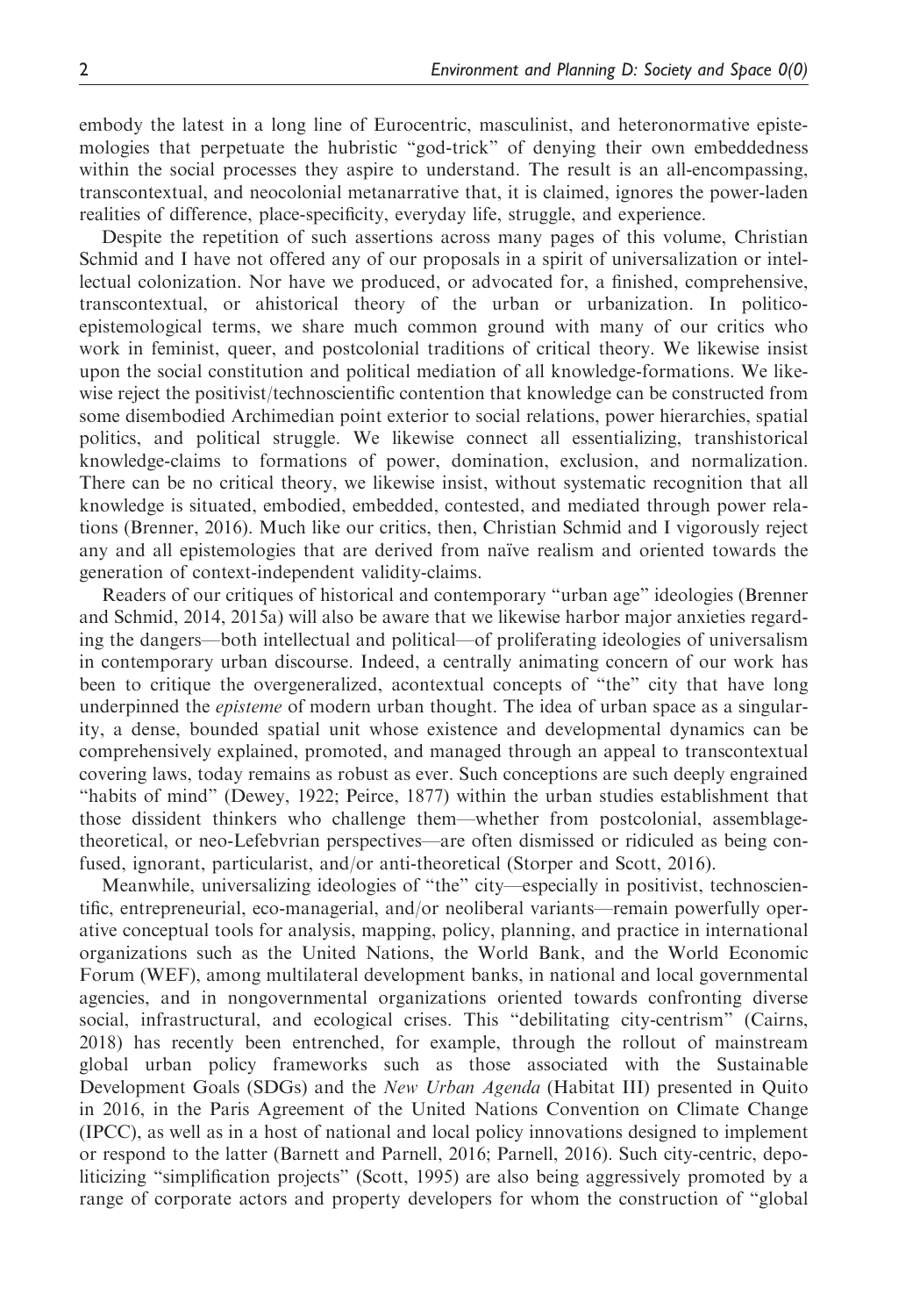cities," "smart cities," "creative cities," "sustainable cities," "eco-cities," and the like is seen as the optimal pathway for ensuring continued economic growth without disrupting the currently hegemonic formation of neoliberalized, financialized accumulation by dispossession (Kaika and Swyngedouw, 2014; Sheppard et al., 2013; Soederberg and Walks, 2018). These universalizing ideologies of the urban scarcely receive mention in this volume. Instead, the broad argumentative arc of this issue of *Society & Space* may leave many readers with the impression that the so-called "planetary urbanists" represent the most significant contemporary intellectual obstruction to the development of more heterodox, contextually sensitive, hermeneutically attuned, and explicitly politicized approaches to urban knowledge, policy, and practice.

Against this background, the editors' invitation to reply to the texts assembled here presents Christian Schmid and myself with an extremely unwieldy and, in many ways, unpalatable task. On the one hand, it is not obvious how to engage in meaningful intellectual dialogue with critics who are inclined to present our core arguments in such polemical, simplified, or superficial ways. In some cases, denunciatory references to our writings appear to serve mainly as a rhetorical foil against which to highlight the contributions of other (important) research projects. In several such texts, it is not readily clear how a focus on or engagement with the debate on planetary urbanization advances the research in question, except by way of positioning the latter as doing "something else" than what we have purportedly done or proposed. Elsewhere, our ideas seem to function mainly as "cannon fodder" in an apparently intensifying struggle for recognition among competing paradigms in the field of critical urban studies (on which more below). Insofar as so many of the contributors flatten our epistemological commitments into those associated with the very positions we have been concerned to critique, how can we engage with their narratives in ways that advance discussion in mutually productive directions? After reading many of the essays, one is tempted simply to repeat the refrain, "It just isn't so," and to hope that future readers will form their own judgments by taking the time to peruse some of our texts for themselves. This is the assertively defensive approach that we adopted in our online response to Walker's (2015) scattershot polemic in an earlier round of academic "combat and caricature" (Brenner and Schmid, 2015b).

On the other hand, amidst the sound and fury of these polemics, there are clearly some important issues under debate that cannot be explored effectively through the adoption of purely defensive postures. Even where we believe our ideas are being misrepresented, caricatured, or pilloried, it behooves us to pay close attention to the methodological, epistemological, substantive, and political questions being raised in such contributions. In thus proceeding, we may be presented with an opportunity not only to gain a deeper understanding of key concepts, methods, and research fields with which we have not adequately engaged, but to reconsider some of our own previously developed proposals in that light. Moreover, to the degree that certain misreadings are now apparently becoming rampant, it is incumbent upon Christian Schmid and myself to reflect on how some of our own intellectual choices—for instance, regarding style of argumentation, conceptual grammar, intellectual genealogy, methodological tactics, and citation practices—may have contributed to the latter. From this point of view, even the most dismissive, bellicose, or fantastical critiques presented herein may actually harbor an opportunity for us, and perhaps for others who are developing broadly allied agendas, to reflect upon, revise, and perhaps even reinvent our approach to the *problematiques* with which we are concerned. But how to excavate such latent opportunities for autocritique and learning within a scholarly atmosphere that is imbued with so much negative energy?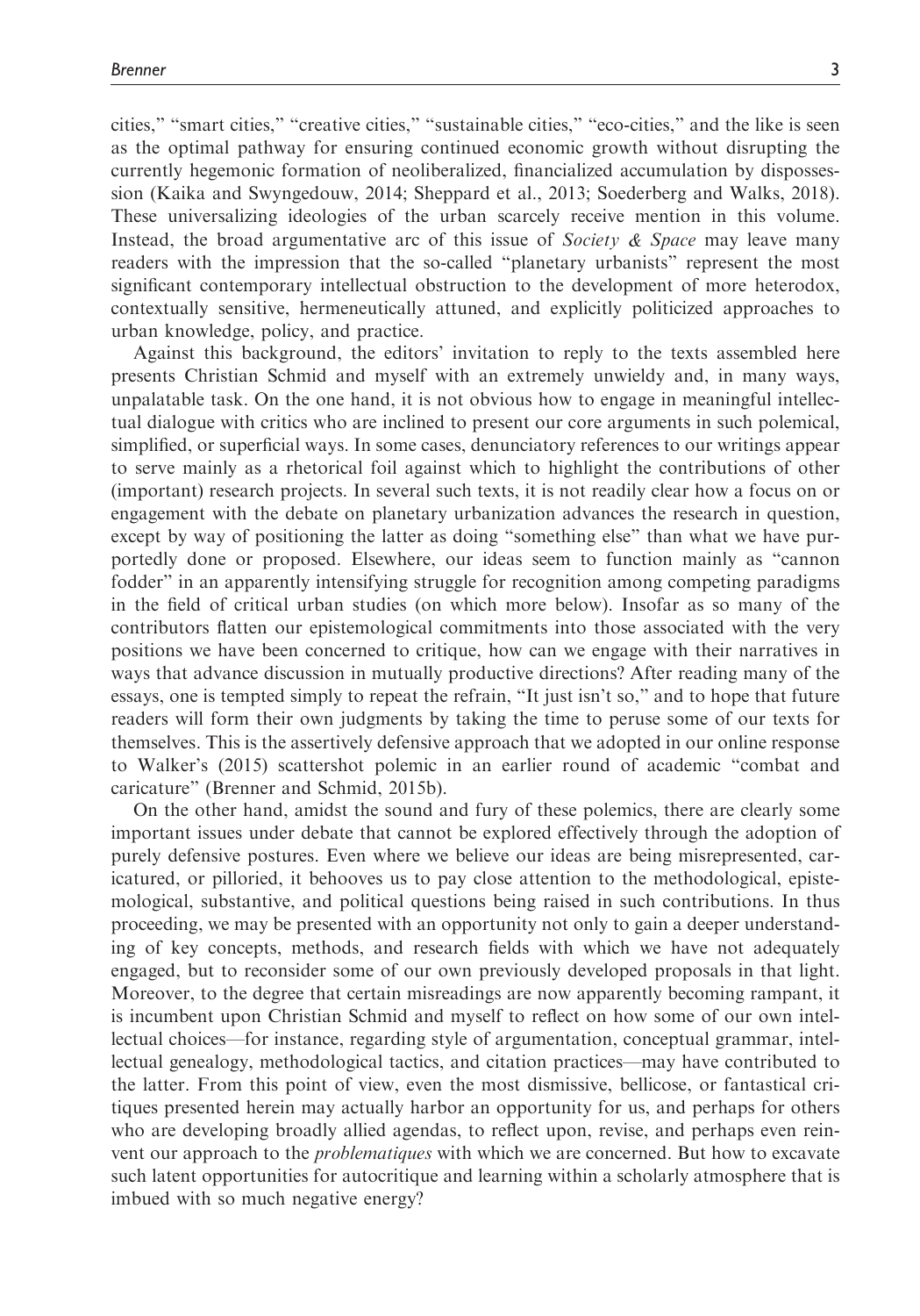In writing and rewriting this essay, I experimented with various strategies for dealing with these issues. After much deliberation, I concluded that it would be intellectually disingenuous to try to ignore the question of how our project is being (mis)read, especially in a scholarly exchange in which Christian Schmid and I often cannot recognize our own ideas in the grotesquely distorted simulacrum of our work that is being promulgated across many of these pages. But I also fully acknowledge that an indignant catalogue of misreadings is not likely to advance the cause of dialogue or mutual understanding: it would probably make for pretty tedious reading, and serve mainly to stoke the flames of a debate that has already unfolded in what are, at least from my point of view, needlessly polemical directions. More importantly, such a response would not speak very effectively to what is arguably the key question at stake in these epistemological debates: How can we most effectively decipher and influence emergent patterns and pathways of urban transformation?

Accordingly, this essay pursues two interconnected goals—first, to address succinctly certain distortions of our arguments that are repeated in many contributions to this special issue; and second, to consider the prospects for a more productive dialogue among the participants in this debate, one that would mine the seams of various shared (or at least allied) epistemological, substantive, and political agendas rather than unleashing further rounds of polemical non-debate that emphasize maximal disagreement. To this end, in the next section, I briefly outline some of the core misinterpretations/misrepresentations that are repeated across many contributions to this special issue. I consider this initially defensive mode of engagement to be a necessary yet radically insufficient step towards the unfolding of a more meaningful dialogue among the debate's contributors. As a modest step in pursuit of the latter goal, the rest of my essay builds upon the conception of "engaged pluralism" proposed by Barnes and Sheppard (2010) to reflect upon the prospects for dialogue and even intellectual progress among scholarly communities that embrace apparently opposed "local epistemologies."

## 2

Based on a reading of many contributions to this special issue, it would be easy to reach any or all of the following conclusions: (a) Christian Schmid and I are completely unreflexive about questions of positionality in sociospatial theory; (b) we are working in a white, masculinist, Eurocentric, and heteropatriarchal tradition that is indifferent to questions of gender, sexuality, race, and difference; (c) our work is directly antagonistic to such concerns—that is, the frameworks we are developing actively impede productive engagement with them; and (d) we embrace a homogenizing, universalizing, and intellectually imperialistic conception of urbanization.

There is currently a tendency to articulate such criticisms through general assertions about our alleged positions (or, in some cases, on the basis of second- or even third-hand references to the work of others who have made such general assertions), rather than through an engagement with our texts, and through the consequent, grounded elaboration of specific arguments in support of such conclusive dismissals. For example, the claim that our work on planetary urbanization is "totalizing" is repeated regularly in discussions of our work among some of our feminist and poststructuralist colleagues, as if it were an established truism. But what exactly is meant by this claim and the conception of "totalization" it presupposes?<sup>1</sup> Can it really be grounded with reference to specific arguments we make in our writings (for further discussion, see Buckley and Strauss, 2016; Goonewardena, 2018; Schmid, 2015, 2016, 2018)? How can such readings be reconciled with our arguments (a) that planetary urbanization is variegated, uneven, volatile, contradictory, and emergent; (b)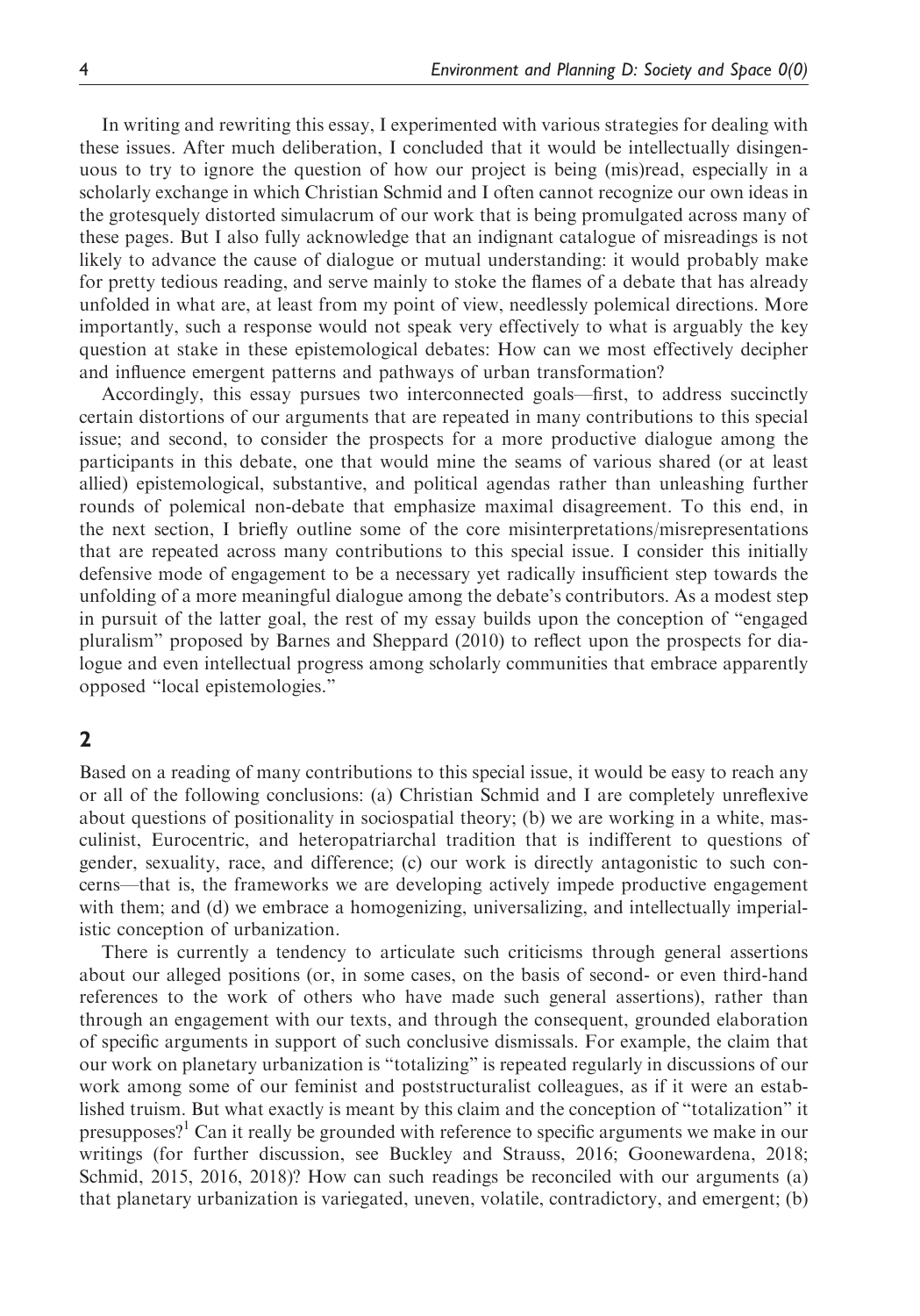that this process assumes specific forms across divergent spatiotemporal contexts; (c) that we need a plurality of conceptualizations, methodological approaches, analytical perspectives, and cartographic strategies through which to decipher its manifold manifestations; and (d) that our understanding of emergent urban transformations currently remains severely underdeveloped? Such readings also tend to ignore the explicitly nominalist, antiuniversalizing orientation of our critique of contemporary triumphalist "urban age" ideologies, of inherited conceptions of "the" city as a singular, generic settlement type, of entrenched modernist understandings of urbanization as a unilinear rural-to-urban "transition," and of mainstream, naïve empiricist approaches to geospatial visualization.

Aside from the misleading, simplistic polemics on the question of "totalizing" theory, several other inaccurate assertions about our position have been repeated by many critics, including throughout many contributions to this volume. Here is a short list of some of most prevalent caricatures or misreadings that are now in circulation, often in combination with one another:

- We have never claimed to be studying something called "planetary urbanism"; nor have we ever used this label to describe the epistemology of the urban we have been developing. In fact, Christian Schmid and I have never used the term "planetary urbanism" in any of our writings. The term "urbanism" is one we have used only with considerable precision, generally to describe contemporary mainstream urban ideologies; the specific discourses, practices, and ideologies of urban design; and with reference to Wirth's (1938) famous sociological theorization.<sup>2</sup> Our work is focused on the *problematique* of urbanization, capitalist urbanization in particular. We view planetary urbanization as the contemporary formation of the latter, and we argue that its consolidation generates new conceptual, analytical, methodological, and political challenges for those trying to decipher, represent, and influence its variegated spatiotemporal dynamics. The tendency, especially but not exclusively among some critics, to label us and our collaborators as "planetary urbanists" amounts to affirmatively identifying our research agenda with the very processes we are concerned to decipher, criticize, and supersede. It is formally equivalent to describing critics of capitalist urbanization as "capitalist urbanists," critics of neoliberal urbanization as "neoliberal urbanists," critics of heteropatriarchal forms of urbanization as "heteropatriarchal" urbanists, and so forth.
- We have never asserted that cities no longer exist or are no longer important. In fact, we have consistently emphasized that concentrated urbanization (the process of agglomeration and its wide-ranging consequences) remains a constitutive dimension of urbanization; it is, accordingly, a central analytical, representational, and political focus in our work. We have, however, questioned the long-entrenched obsession among many urban scholars with demarcating a neat boundary between city and non-city spaces in a world of increasingly generalized urbanization and rapidly imploding/exploding urban transformations. We have also called into question the naturalized, monist, singular, diffusionist, and transhistorical conception of "the" city that has long underpinned the major traditions of urban theory. We thus critique the epistemological framework of city-centric and city-dominant urban theory (McGee, 1971; see also Angelo and Wachsmuth, 2015; Cairns, 2018).
- We have never argued that planetary urbanization flattens, evens out, or supersedes differences among places (or territories, landscapes, scales, or ecologies). In fact, we have constantly emphasized the constitutively uneven, variegated nature of capitalist urbanization, including in its planetary configuration. As Schmid explains in his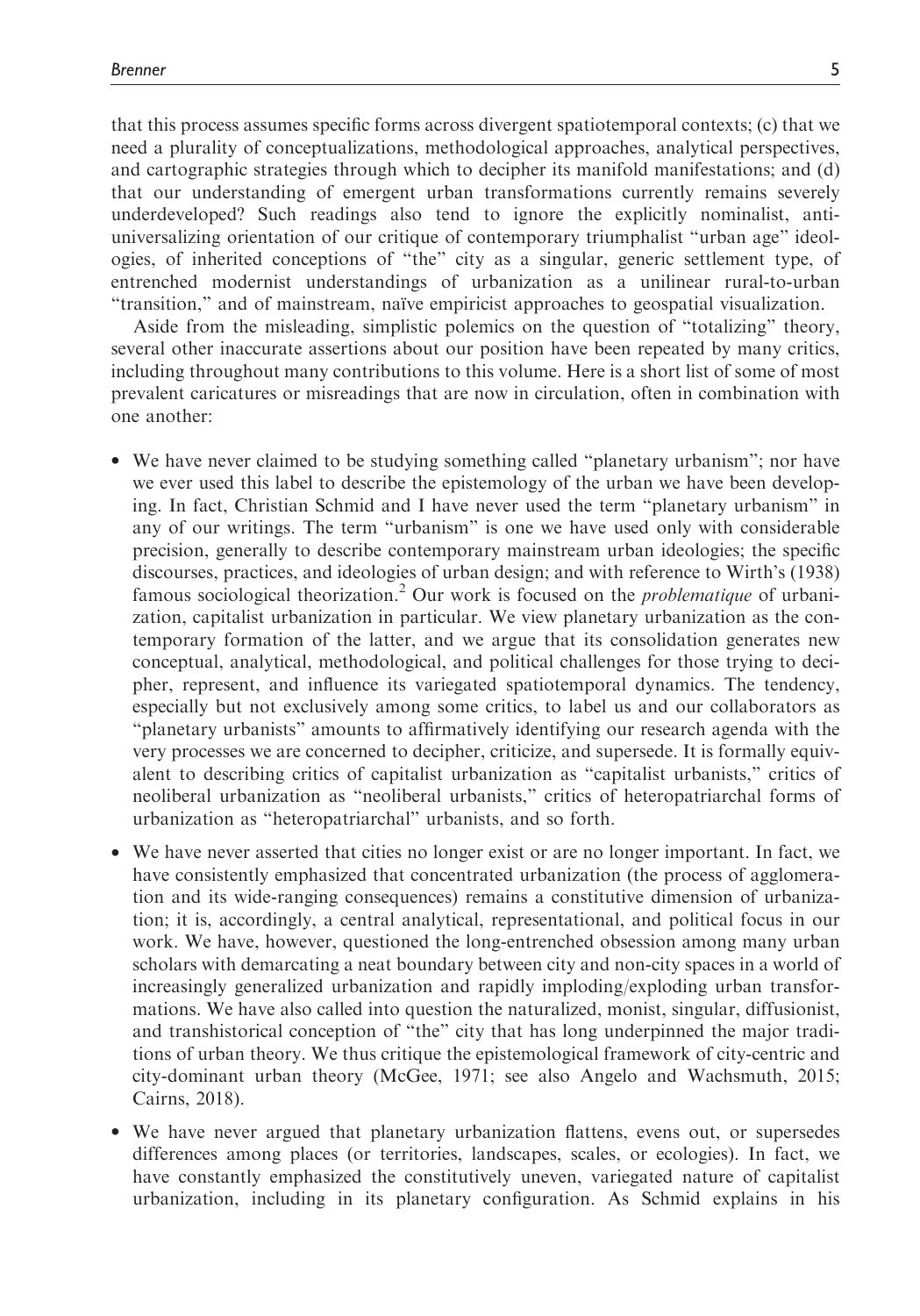contribution to this special issue (2018; see also Schmid et al., 2018), our proposed conceptualization of urbanization as planetary is intended to decenter inherited approaches to the urban question that begin with the idea of "the" city as a bounded spatial unit and then look "inwards" towards its neighborhoods, built environments and social fabric (as, for example, in classic Chicago School models), or "outwards" towards the metropolis, the region, the territory, and the world (as, for example, in more recent theories of global city formation). We invert that intellectual starting point and the analytical frameworks, methodological tactics, and cartographic visions that flow from it, using a planetary (re) orientation as the impetus for a foundational reframing of the urban question as such. This radical reframing immediately alters the sociospatial lens through which uneven spatial development is understood—for instance, by relativizing inherited geographical dualisms such as urban/suburban/rural/wilderness—but it in no way entails the absurd claim that sociospatial, institutional, and ecological differentiation no longer exist or no longer matter. The question, for us, is not whether urbanization generates uneven spatial development, but how most effectively to conceptualize, represent, and influence its contemporary manifestations.

- We have never claimed that planetary urbanization has the same causes or assumes the same forms in the cities, regions, and territories of the Global North and those in the Global South. $3$  In fact, we have emphasized repeatedly that planetary urbanization is a constitutively uneven, variegated process, one that is necessarily articulated through contextually specific patterns and pathways. It is thus false to suggest we are attempting to impose northern or Euro-American theory upon spaces to which it does not apply. Despite some differences of epistemology, conceptual apparatus, and method with some of our colleagues working in postcolonial streams of urban studies, we strongly support their injunction to develop specific theoretical conceptual tools and analytical insights from diverse experiences and geographies of urban transformation around the world. Indeed, own exploratory proposals to develop new insights into emergent geographies of urbanization through the investigation of recent industrial transformations in erstwhile hinterland zones are analogous, in methodological terms, to the injunctions of postcolonial urban thinkers such as Jennifer Robinson (2014, 2016) and Ananya Roy (2012, 2016) to transcend conventional assumptions about the appropriate "sites" of urban theorizing. We approach this project of theoretical "dislocation" via different routes, but we share a closely allied critical agenda: in Roy's (2009: 820) suggestive phrase, "to blast open" the entrenched theoretical geographies of the urban question in relation to emergent, early 21st-century transformations.
- We have never presented our approach to planetary urbanization as a "theory of everything." The claim that urbanization has become planetary does not mean that all aspects of planetary existence are somehow derived from, or explicable with reference to, urbanization; that other scales of urbanization no longer exist or matter; or that our knowledge of this process is now (or ever could be) comprehensive. Nor have we ever proposed that studies of planetary urbanization require the subsumption or colonization of other fields of research (for instance, political ecology, agrarian studies, or rural sociology). And we have certainly never advanced the intellectually imperialistic view that the reinvented approach to urban theory we are proposing could somehow supplant other forms of knowledge, within or beyond the field of urban studies, academic or otherwise. Our texts repeatedly emphasize the metatheoretical nature of our intervention; the challenges of reconstructing the field of urban studies as a collective, multifaceted, politicized, open, and ongoing research endeavor; the need for plural, heterodox epistemologies; the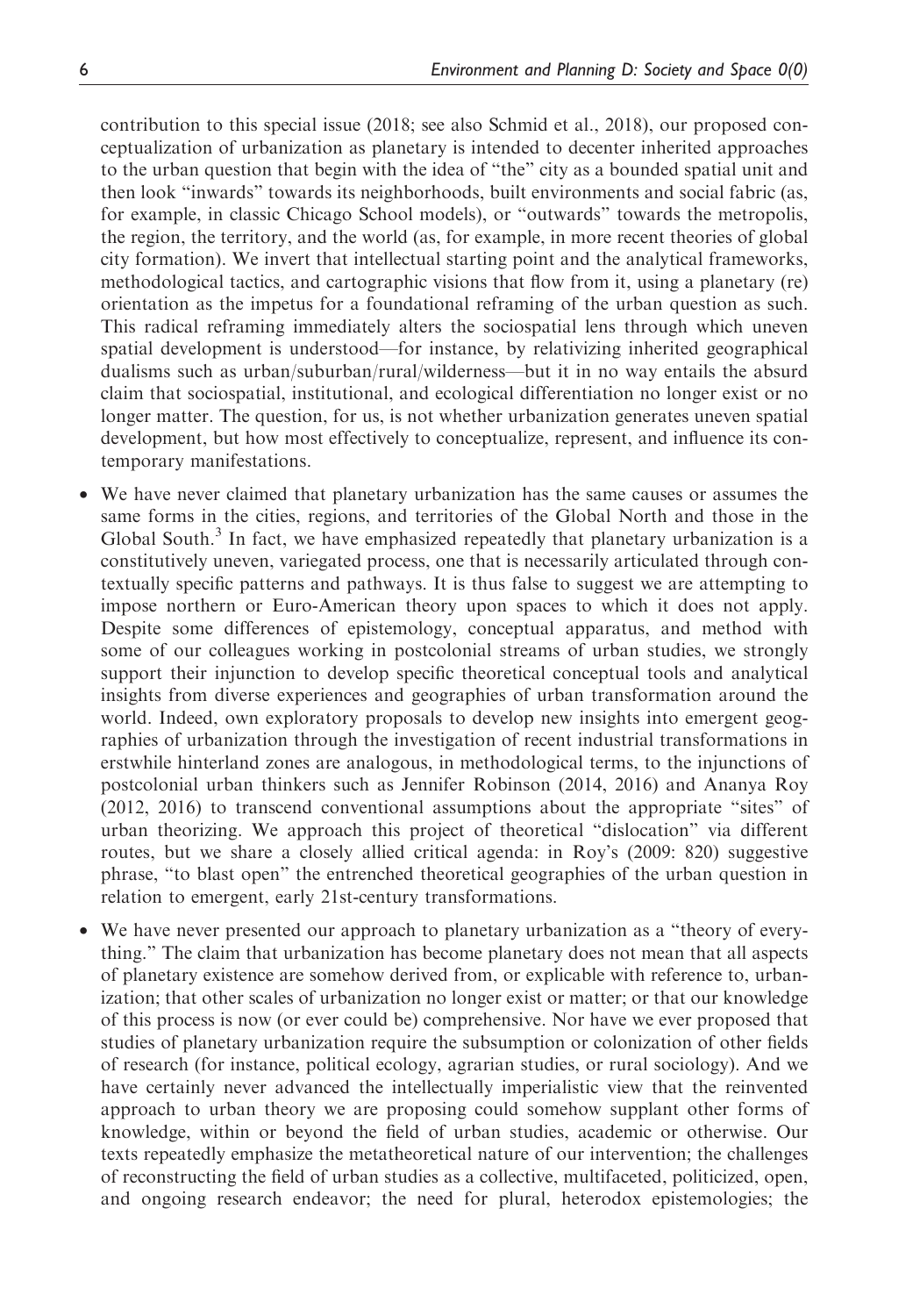#### Box 1. Urban theory without an outside?

Considerable confusion on these issues has been generated by attempts to interpret my formulation "urban theory without an outside" (Brenner, 2013, 2014a, 2014b) as a masculinist call for a universalizing epistemology of the urban that would encompass, subsume, or supersede other perspectives in urban studies. Indeed, this formulation appears to have become a lightning rod of sorts for many of the poststructuralist critiques of our work presented in this volume and elsewhere. The notion of an "urban theory without an outside" was not, in fact, an attempt to homogenize urban knowledge into an encompassing, universalizing framework. During the first stages of our project on planetary urbanization, this formulation was presented to serve two rather precise analytical functions:

First, it was introduced in the context of a detailed discussion of earlier attempts to stabilize the concept of the urban through implicit references to a putatively "non-urban" spatial realm located "outside" or "beyond" city boundaries. In this sense, I proposed, urban theory has long attempted to demarcate its discrete site and object of analysis in opposition to a "constitutive outside," variously characterized as suburban, hinterland, countryside, rural, or wilderness. In other words, across otherwise diverse scholarly traditions, it is through an implicit but epistemologically constitutive contrast to its supposed spatial "other" that the putative coherence of the urban realm has been defined. It is on this basis, I argued, that "the" city could be conceived as a discrete, distinctive, and bounded settlement type or territorial unit.

Second, the formulation was intended to suggest that this epistemological maneuver is not an adequate basis for demarcating the rapidly imploding-exploding urban problematique under early 21st-century capitalism. Urbanization processes are being consolidated, stratified, and differentiated across the planet. Under these conditions, the inherited inside/outside dualism offers an impoverished conceptual and cartographic foundation for deciphering the essential dimensions of these transformations, whether in abstract analytical terms or with reference to specific contexts of sociospatial restructuring. The claim here is not that a uniform, seamless urban fabric is being "rolled out" evenly across the earth, but rather that our ability to grasp emergent geographies of urbanization will be massively constrained if we continue to conceive the world as a patchwork of bounded settlement units, with the urban understood as one generic "type" among the latter.

In this sense, the notion of "urban theory without an outside" is, equally, a critique of the idea of the urban as having a coherent, discrete inside. It is precisely a call to supersede the inside/outside dualism that has long been naturalized in urban studies, and thereby, to begin to explore the mutations of an imploding-exploding urbanization process that has increasingly been, in Lefebvre's terminology, "planetarized." It is also an attempt to pose the speculative, but potentially quite generative question: What might the project(s) of urban theory look like if we supersede city-centric, methodologically territorialist demarcations of its research object and terrain? It is this question that underpins my initial theoretical elaborations with Christian Schmid on concentrated, extended, and differential urbanization (Brenner and Schmid, 2015a).

Clearly, there are other important semantic and political valences associated with the notions of the "outside" and the "constitutive outside" in diverse fields of post-Marxist, poststructuralist, socialistfeminist, feminist, and queer theory (see, among many examples, Butler, 1993; Christopherson, 1989; Laclau and Mouffe, 1985). These are, as Buckley and Strauss (2016) have cogently demonstrated, actually quite closely articulated to many of the epistemological perspectives that emerge from a neo-Lefebvrian reframing of urban question. The latter obviously deserve continued exploration among critical urban scholars wrestling with the politics of knowledge, whether in relation to the study of planetary urbanization or otherwise.

(continued)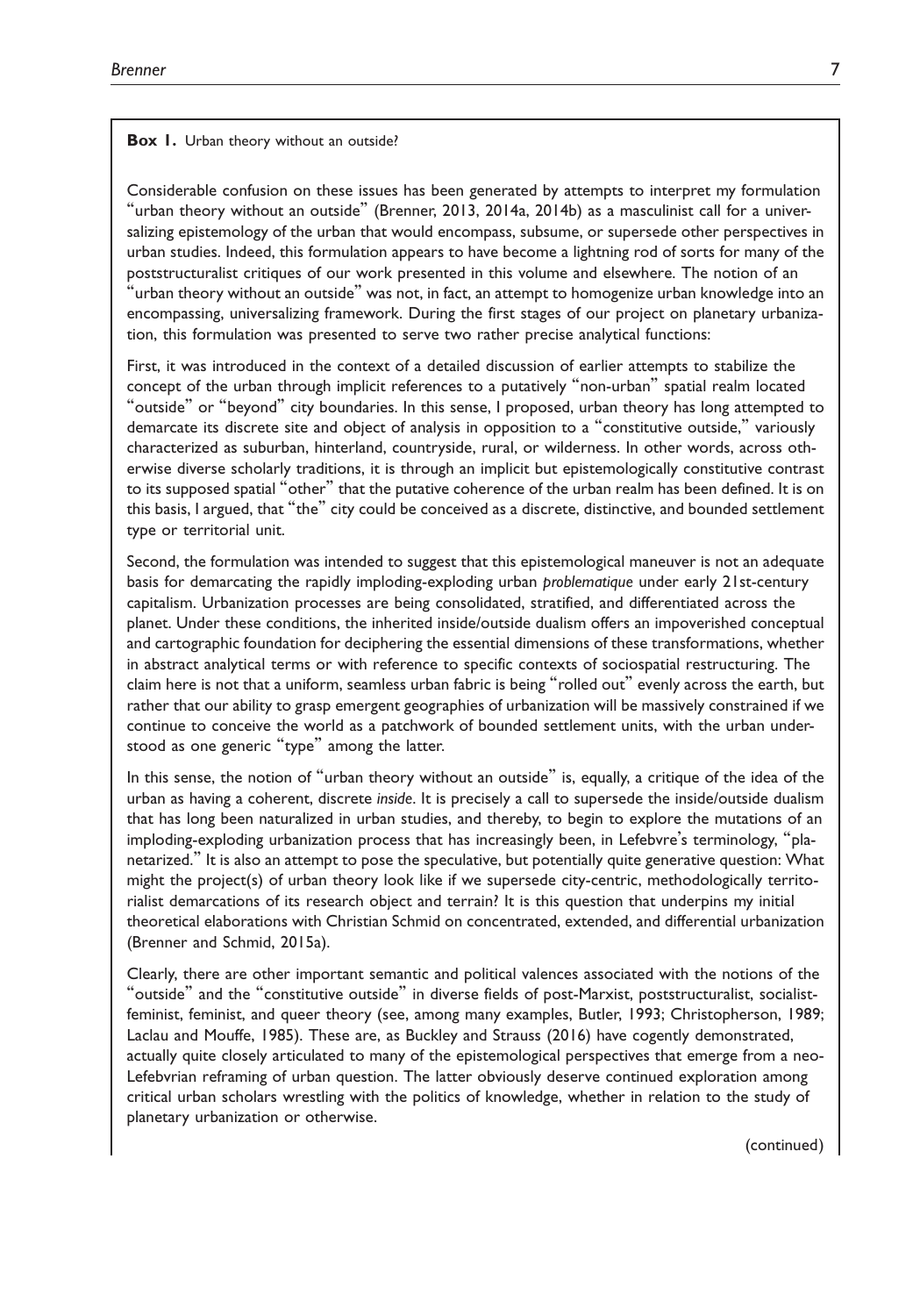Despite the torrent of criticism assembled in this volume and elsewhere, I still believe my earlier questions remain hugely salient for contemporary urban theory: What are the appropriate sites for "urban" research today? How, if at all, might such sites be demarcated—analytically, spatially, and politically? However, I would now emphasize far more explicitly that such questions are inseparable from the contested politics of urban knowledge. I also readily concede that my framing of this politics in Implosions/Explosions was far too narrow and should be expanded. Below, I suggest several possible avenues for such an endeavor, all of which build upon the critique of dualistic "boundary-thinking" in urban studies that is under development in our work on planetary urbanization, while also engaging with several allied agendas of feminist, queer-theoretical, and postcolonial urban research.

As for the formulation, "urban theory without an outside": in the interest of greater conceptual precision, and in hopes of redirecting the debate in more productive directions, I am quite happy to abandon it. It might be replaced with any among the following options, or perhaps others—"urban theory without an inside"; "urban theory without an inside/outside dualism"; "urban theory without city-centrism"; or, perhaps, "urban theory without methodological territorialism." May the debate continue: the spatialities of urbanization continue to mutate.

constitutively multiscalar configuration of urbanization processes; and the specificity of urbanization as one among a multitude of sociospatial processes and transformations shaping planetary life today (see Box 1).

• We have never claimed that the study of planetary urbanization requires us to privilege structural analysis and to ignore the fabric of everyday life, the mobilizations of social movements and ongoing struggles to shape and reshape the urban fabric of the world. Our work is intended to help illuminate the changing contexts in which such mobilizations and struggles are occurring, and their shifting and intensifying stakes in a world of generalized urbanization, intense geopolitical volatility, and cascading economic and environmental crises. More generally, our critique of planetary urbanization is focused on the potentialities for emancipatory politics, the "possible urban worlds" (Harvey, 1996) and "alter-urbanizations" (Brenner, 2016) that inhere within, but are systemically suppressed by, current power relations, institutional arrangements, and forms of territorial organization.

In short, Christian Schmid and I have always framed our work in accordance with the critical realist principle of "open systems," according to which the concrete articulations of social relations result from a "concentration of manifold determinations" rather than from singular, all-encompassing causal mechanisms or covering laws (Jessop, 1990; Marx, 1973 [1857]; Sayer, 1992). Our goal has never been to "lock down" a singular, monistic approach to the urban question. Rather, we concur with Leitner and Sheppard's (2016: 230) recent injunction "to take seriously the possibility that no single theory suffices to account for the variegated nature of urbanization and cities across the world." In our work on planetary urbanization, we have sought to contribute to the broader, collective, and constantly evolving project of developing new approaches—concepts, methods, cartographies, modes of interpretation, analytical tactics, and much more—that might help us investigate and understand emergent transformations of urban life and their wide-ranging implications for material conditions, territorial organization, politics, ecology, everyday life, and struggle. Thus, as we argued in our essay, "Towards a new epistemology of the urban?" (Brenner and Schmid, 2015a: 13):

[...] Our proposals are meant to demarcate some relatively broad epistemological parameters within which a multiplicity of reflexive approaches to critical urban theory might be pursued [...]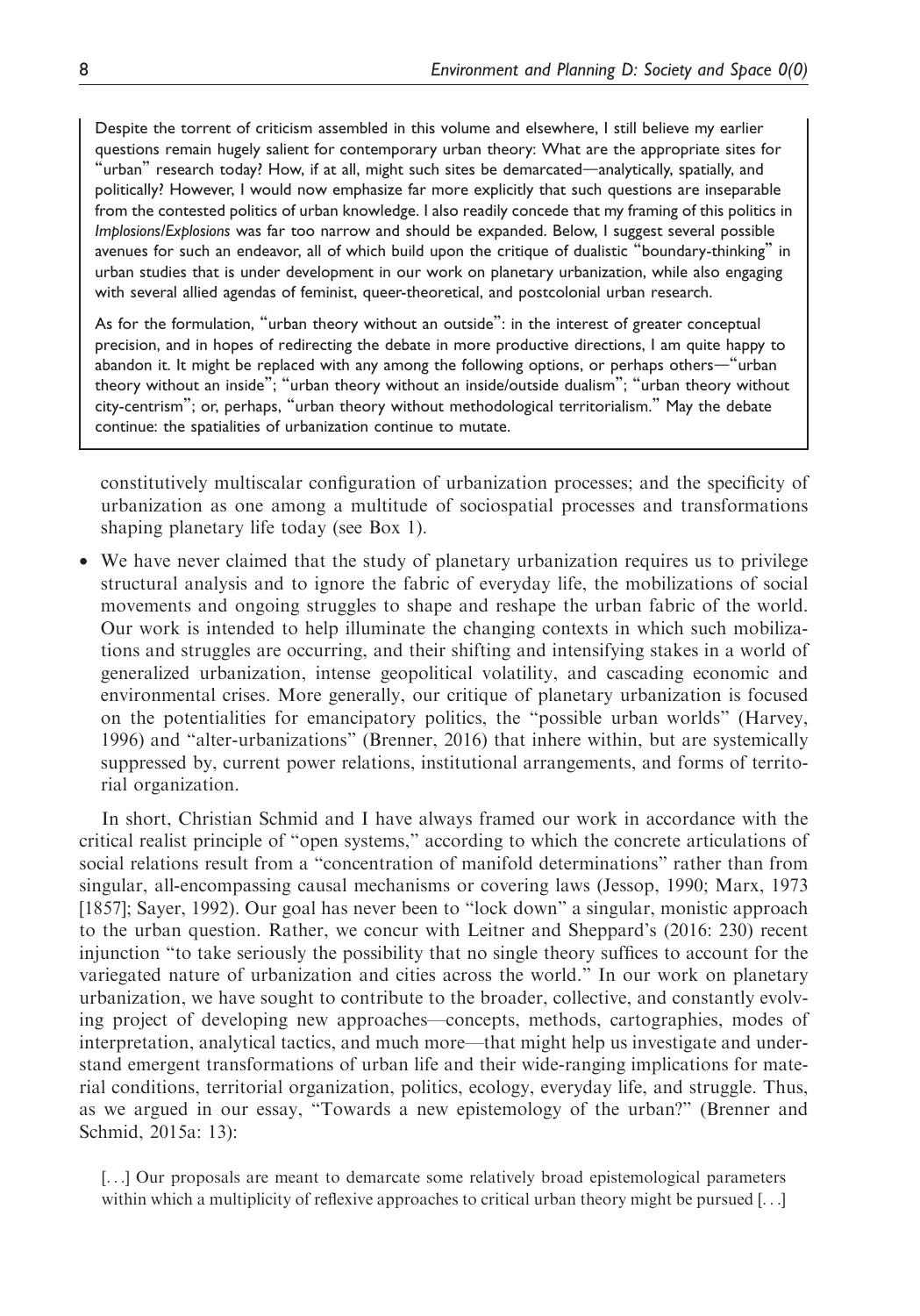This discussion is thus intended as a *meta*-theoretical exercise: instead of attempting to nail down a fixed definition of the essential properties of the urban phenomenon "once and for all," it involves developing a reflexive epistemological framework that may help bring into focus and render intelligible the ongoing reconstitution of that phenomenon in relation to the simultaneous evolution of the very concepts and methods being used to study it.

## 3

In a fruitful reflection on the evolution of debates within economic geography since the 1980s, Barnes and Sheppard (2010: 194) build upon the work of pragmatist philosopher Richard Bernstein (1988) to distinguish various forms of pluralism, only one of which— "engaged pluralism"—promotes "open conversation and a tolerant community." The others—which Bernstein termed fragmenting pluralism; flabby pluralism; polemical pluralism and defensive pluralism—tend to splinter intellectual communities into hermetically sealed language-games; to promote superficial rather than substantive forms of intellectual borrowing; to privilege polemical, antagonistic modes of engagement with alternative viewpoints; or to engage alternative perspectives only as a means to reaffirm the correctness of one's own paradigm. The problem with such polemical or defensive epistemological postures is that they create a fragmented intellectual landscape composed of apparently incommensurable, internally focused and self-affirming research communities that interact only superficially or antagonistically, rather than reciprocally informing or animating one other in productive, mutually transformative ways. By contrast, Barnes and Sheppard (2010: 194) argue, building upon Bernstein's (1988: 15) reading of pragmatist philosopher William James, an engaged pluralism involves "resolving that however much we are committed to our styles of thinking, we are willing to listen to others without denying or suppressing the otherness of the other."

In a recent exchange on global city theory and postcolonial urban studies, van Meeteren et al. (2016b) apply a conception of engaged pluralism derived from Barnes and Sheppard's work to contemporary urban studies debates (see also van Meeteren et al., 2016a). Although approaches to postcolonial theory have often been framed through antagonistic, polemical, and sometimes superficial contrasts to the positions of global city theory, van Meeteren and his co-authors argue that there are actually ample possibilities for more productive dialogue, mutual engagement, and cross-pollination that have yet to be tapped, and that have wideranging implications for how each of these approaches to urban research might be pursued. Van Meeteren, Bassens, and Derudder's reflections on the global city theory/postcolonial urban theory debates have considerable relevance to the increasingly heated controversies about planetary urbanization that are currently under way. The cautionary reflections of van Meeteren et al. on such matters are worth quoting at length:

The main challenge is not to become paralyzed by notions of theoretical or empirical incommensurability (Kuhn, 1970 [1962]) [...] Engaged pluralism above all means stubbornly pursuing potential common ground rather than accentuating alleged incommensurability and thus avoiding placing cities beyond compare (Peck, 2015). Whatever the source of intellectual disagreement, our key point is that we, as participants in the debates on global urban research, in fact quite often agree (Bunnell, 2016). Yet we tend to focus on disagreements. However, contention should not preclude a collective choice to engage in an overarching global urban studies project that, in its most general sense, wishes to analyze, understand, explain and influence the urban drivers of social change. Nevertheless, it remains an open question exactly how to practice and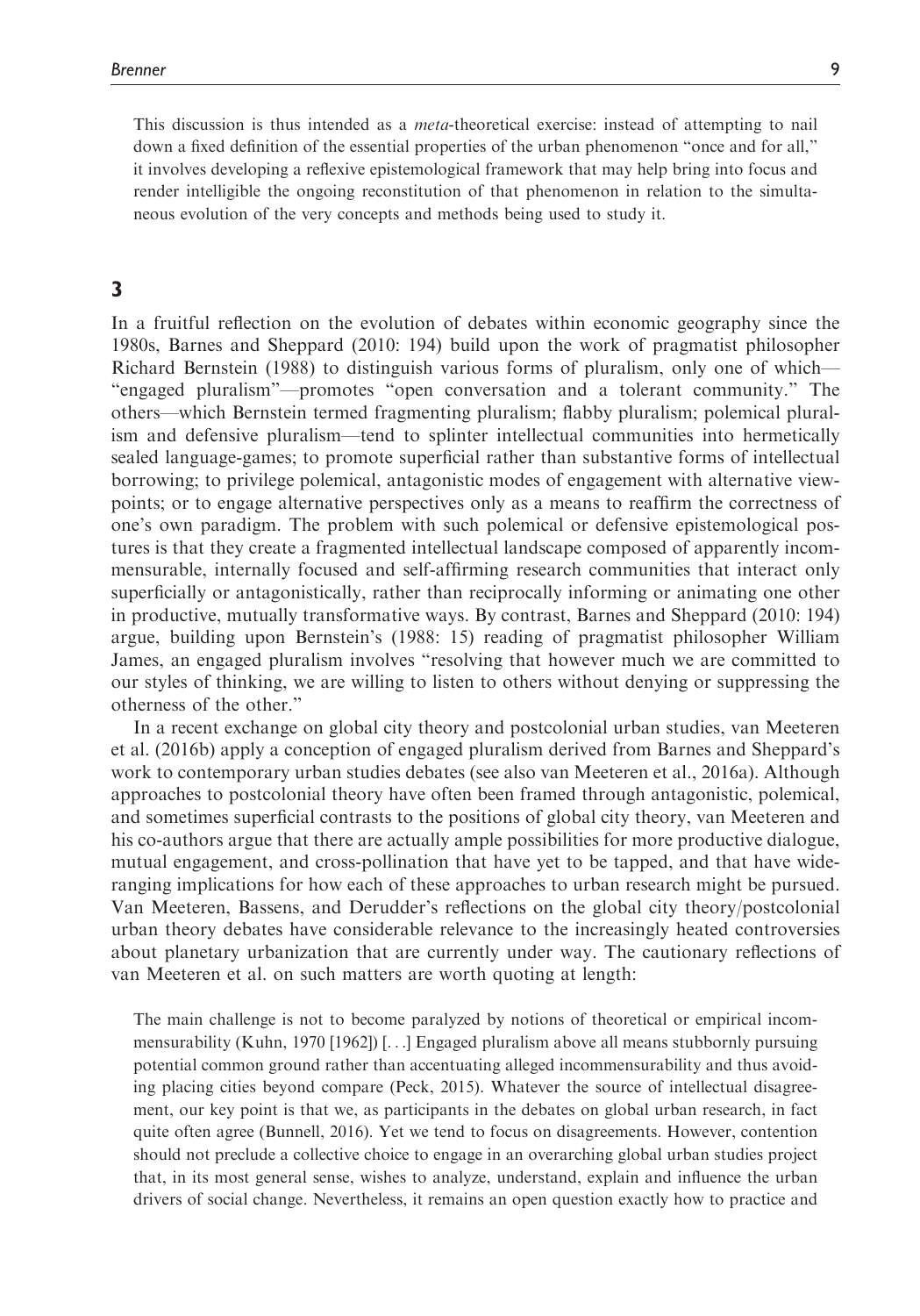facilitate engaged pluralism in the face of enduring epistemological and ontological differences, especially when navigating contemporary publication structures that seem to reward controversy over understanding. This makes engaged pluralism a difficult task, as potential agreement does not ensure establishing a veritable research culture in which engaged pluralism can take root (van Meeteren et al., 2016a: 297).

Certainly, the various knowledge-formations within the field of critical urban studies could evolve through a self-imposed enclosure within their own putatively separate discursive worlds, without seriously engaging with apparently "non-aligned" frameworks of analysis, methodologies, and research agendas. They may also evolve antagonistically, referencing one another mainly as negative examples of intellectual "dead-ends," or as familiar rhetorical foils around which to present their own chosen pathway of theory-building and research in the most favorable light possible. Several of the contributions presented in this special issue, along with a few other recent publications that are now regularly cited as authoritative feminist or poststructuralist deconstructions of our work on planetary urbanization, appear to chart a course towards the latter scenario—Bernstein's (1988) "polemical" formation of pluralism. In principle, critics of such arguments could respond in kind, with a similarly antagonistic emphasis on points of disagreement, resort to caricature, superficial reading, analytical simplification, ungenerous rhetoric, points-scoring maneuvers, and so forth.

In effect, the various participants in these discussions today appear poised to embark upon a contemporary "rehash" of the rancorous debates on capitalism, culture, locality, gender, and difference of the late 1980s and early 1990s, which pitted Marxian geographers such as David Harvey against feminist scholars such as Doreen Massey, Donna Haraway, Rosalyn Deutsche, and others. Nonetheless, from my particular point of view, an unreflexive return to the "scorched earth" of these earlier rounds of academic combat would represent a missed opportunity, in a radically transformed intellectual, politico-cultural, and geoeconomic configuration, for further dialogue across apparent epistemological, theoretical, and political divides. Such a dialogue is arguably needed more urgently than ever in these "post-truth" times of "fake news" and "alternative facts," when clear lines of communication among political allies, including (perhaps especially) about points of disagreement, are a matter of foundational, even existential, importance.

Indeed, faced with the prospect of a contemporary "reenactment" of the bitter Marxism/ poststructuralism battles of the 1990s in the field of critical urban studies, it may also be salient to consider their stakes not only in abstract, epistemological terms, but in relation to the contested, always mutating historical-geographical contexts in which they are embedded and which they are also presumably concerned to illuminate. To what degree, one might ask, did the polarized debates of the 1990s—which, for example, opposed global/local, economy/ culture, structure/agency, totality/fragment, system/difference, major/minor, and whole/residue—effectively illuminate that particular moment of worldwide sociospatial restructuring, uneven spatial development and politico-cultural struggle? To what degree would a contemporary reenactment of those arguments, the defensive or polemical modes of critique they tended to deploy, and the dualisms they tended to ossify rather than supersede, productively illuminate our present planetary predicament, its contradictions and crisistendencies, and the struggles (both reactionary/neoauthoritarian and progressive/radical) it is unleashing?

While I would certainly not discount the continued philosophical, methodological, and political importance of the foundational issues that were explored in such debates, I have serious doubts that such battle reenactments will prove to be particularly productive for advancing the work of critical urban studies today. Within a neoliberalized university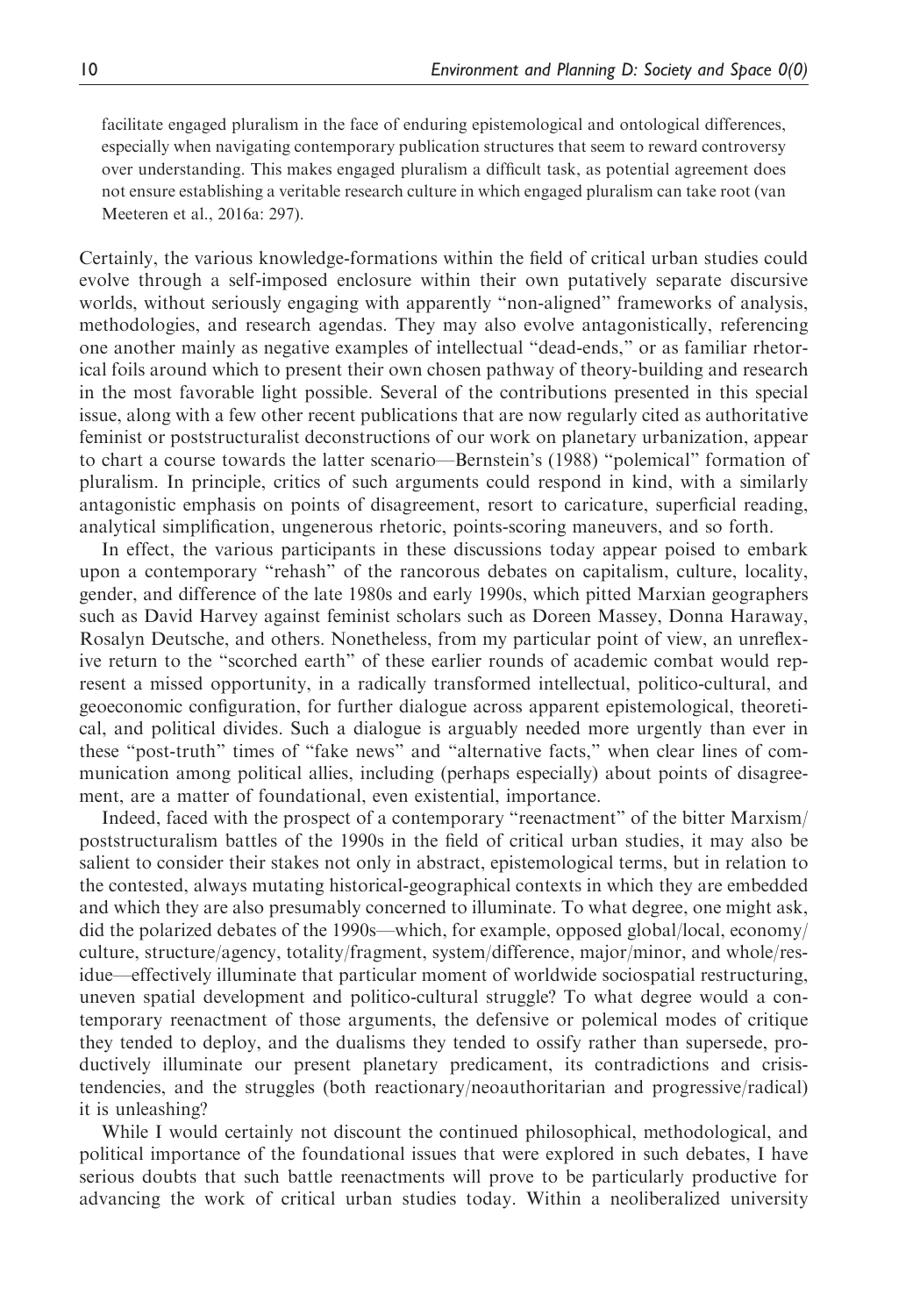environment that tends "to reward controversy over understanding" and to promote a culture of competitive individualism among scholars (van Meeteren et al., 2016a: 297), the reenactors may well receive professional recognition for their efforts. But that should offer cold comfort to those who view the field of critical urban studies as a collective intellectual and political endeavor: one whose contributors embrace diverse conceptual orientations, methodologies, and research agendas, while also striving to confront some broadly shared questions and concerns, both scholarly and practical.

Surely, more fruitful modes of engagement are also possible—ones that, despite possibly fundamental epistemological, methodological, and/or political differences, could (a) productively advance and reciprocally transform the heterodox research cultures involved in critical explorations of the urban question today, while also (b) harnessing them as part of the shared project(s) of critical urban studies to confront the major intellectual and political challenges associated with our contemporary moment of worldwide urban transformation. This is, from my point of view, an agenda that deserves to be taken very seriously, not only in relation to debates on planetary urbanization, but across the wide-ranging terrain of contemporary critical urban studies.<sup>4</sup>

## 4

In their manifesto on engaged pluralism, Barnes and Sheppard (2010: 208) argue that "the challenge [...] to all geographers of whatever stripe [...] is to initiate exchange, to trade their various local epistemologies and theories with those of others, and in the process to create new knowledge." This, they suggest, can produce "a more vibrant, interesting discipline, capable of generating complex, shifting understandings that reflect and shape equally complex and dynamic materialities" (Barnes and Sheppard, 2010: 208). But they also underscore a number of major hurdles to the creation of genuinely flexible, open "trading zones" in which research questions and methodological tactics may be coordinated coherently in order to advance knowledge, despite the persistence of distinct cultures of inquiry, discursive conventions and intellectual objectives among the various participants (Barnes and Sheppard, 2010: 196–197; Galison, 1997). These hurdles include, among others, hegemonic institutional practices and professional norms that may inhibit cultures of dialogue; entrenched power relations within universities, professional associations and disciplines that privilege some actors, voices and forms of "evidence" while excluding others; the persistent role of hidden, hierarchical networks of influence that determine which conceptual frameworks, methodological tactics, and research questions receive attention and thus legitimation within specific scholarly milieux; as well as pervasive issues of translation that seriously complicate communication across linguistic, cultural, and political divides (Barnes and Sheppard, 2010: 208–209). Clearly, then, engaged pluralism is not simply an abstract epistemological stance, a purely normative vision or a generic commitment to détente or dialogue among apparently opposed scholarly perspectives. It is a long-term, incremental project, at once intellectual, interpersonal, and institutional; and it is one that requires considerable dedication, patience, and persistence among its proponents and participants.

Barnes and Sheppard's injunction, and their cautionary warnings, seem especially salient for the field of critical urban studies today (van Meeteren et al., 2016a, 2016b). In our current moment of paradigmatic uncertainty and intense, often fragmenting, debates regarding the intellectual foundations, methodological tools, spatial referents, and overarching mission(s) of our research field, there are arguably many interesting, emergent possibilities for the construction of new scholarly "trading zones" (Barnes and Sheppard, 2010: 195–197) that would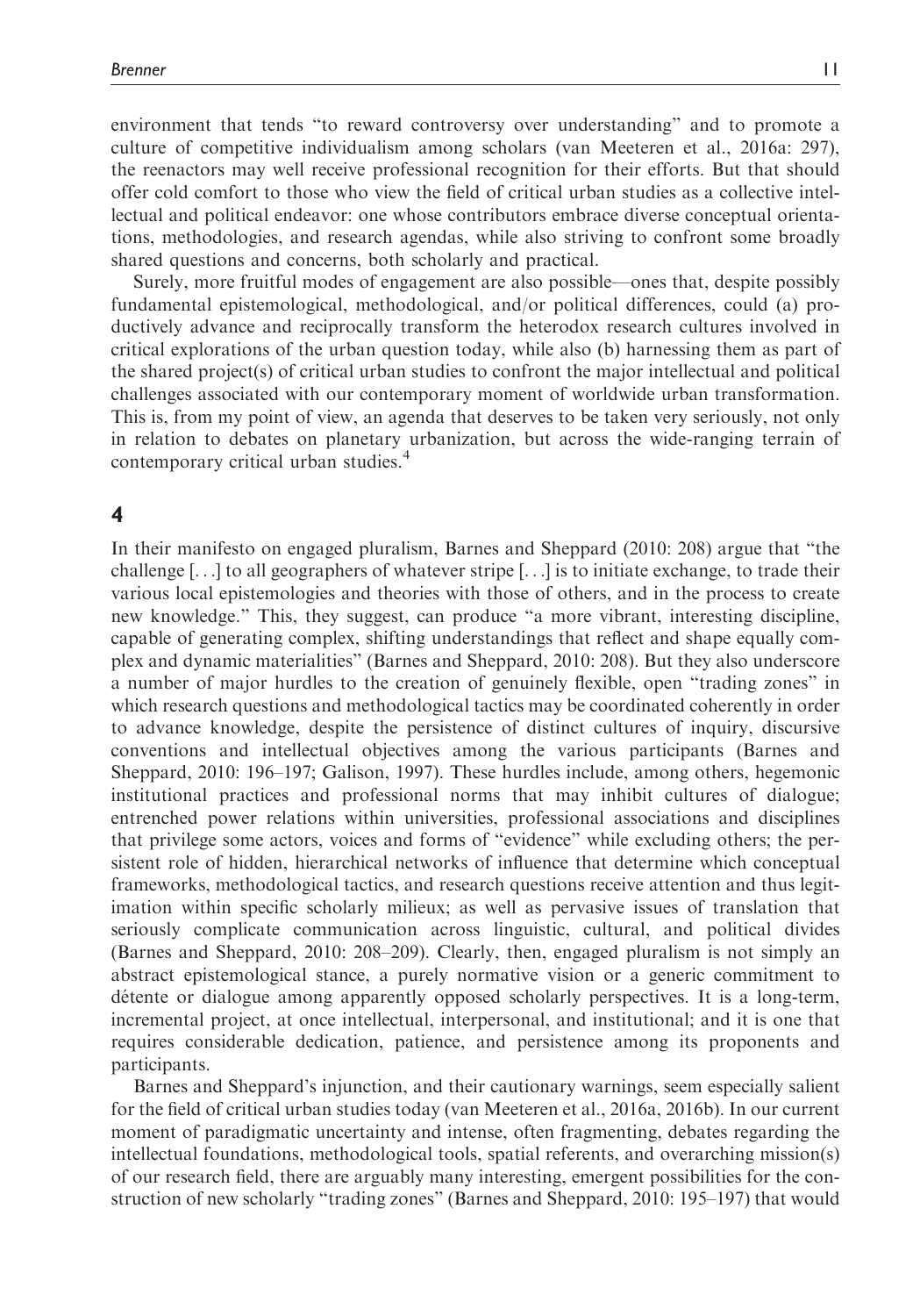not only permit more productive, meaningful modes of communication among critical urban researchers, but would also enhance the field's collective capacities to decipher the core processes, transformations, and contestations with which it is concerned.

The controversy around planetary urbanization is, obviously, only one among many terrains of debate in which such trading zones could potentially be established, should critical urban scholars choose to prioritize that goal. Too often, though, such explorations are blocked through the entrenched habits of mind associated with polemical and defensive pluralism, in which alternative perspectives are introduced primarily as "hyperreal" counterpoints intended to bolster the reader's confidence in an author's own preferred framework of analysis (van Meeteren et al., 2016b: 258). While such polemical procedures and defensive rhetorical maneuvers may enhance feelings of community, cohesiveness, identity, and perhaps even righteousness within specific research milieux, they also entail significant disadvantages and may, in aggregate, be intellectually counterproductive. As van Meeteren et al. (2016b: 259) explain, the uncritical adoption of polemical pluralist framings might (a) "lead scholars to draw wrong conclusions about the value of the work of colleagues"; (b) engender a "toxic culture of dialogue"; and, most importantly, (c) prevent scholars from learning from one another's conceptual frameworks, methodological tactics and concrete insights in order to wrestle with shared or intersecting research questions, to rethink the parameters of established research agendas or to invent new pathways of investigation.

It is in this spirit, then, that I revisit a few of the core issues that were debated in the Toronto workshop from which much of this special issue arose, and that are also articulated in various forms—polemical, defensive, and dialogic—across the articles published here. Given the special issue's specific focus on planetary urbanization, these metatheoretical observations focus perforce on that specific *problematique*, and on the project Christian Schmid and I have been pursuing to explore its major elements. Obviously, this focus should not be misconstrued as a self-serving assertion that this *problematique*, or our own formulation of it, should be privileged reference points for exploring the possibilities for engaged pluralist dialogue in critical urban studies. As we have emphasized, this project represents but one thread within an ongoing, multifaceted, and increasingly variegated debate regarding the contemporary urban question.

Indeed, an essential starting point for an engaged pluralist dialogue on the issues at stake in this exchange is the recognition that emergent studies of planetary urbanization are not enclosed within a neatly bounded "school" of thought to which scholars "subscribe," like members of a political party or a country club. The same surely applies to most other major strands of contemporary critical urban theory, including all of those represented in this debate, from feminism and queer theory to postcolonial urban studies, critical race theory, indigenous studies, and the multiple variants of poststructuralist urban theorizing. In fact, each of these streams of critical urban theory is quite internally differentiated and intersects considerably with many of the others on a range of essential issues—including normative foundations, epistemological commitments, methodological orientations, research agendas, and interpretive claims. Consequently, despite the tendency in some debates to emphasize the distinctiveness of putatively "competing" approaches to the urban question, as if they formed discretely separated discursive "bubbles" or opposing "teams" of researchers, such characterizations exaggerate (a) the degree of coherence, unity, and consensus *within* the major streams of critical urban research and also, in many cases, (b) the extent of intellectual antagonism, differentiation, and divergence among the latter. It is thus probably more productive, in reflecting on the major debates that animate the field of work in critical urban theory today, to eschew simplistic labels (whether for paradigms, epistemologies, or methods) and to focus more attention on specific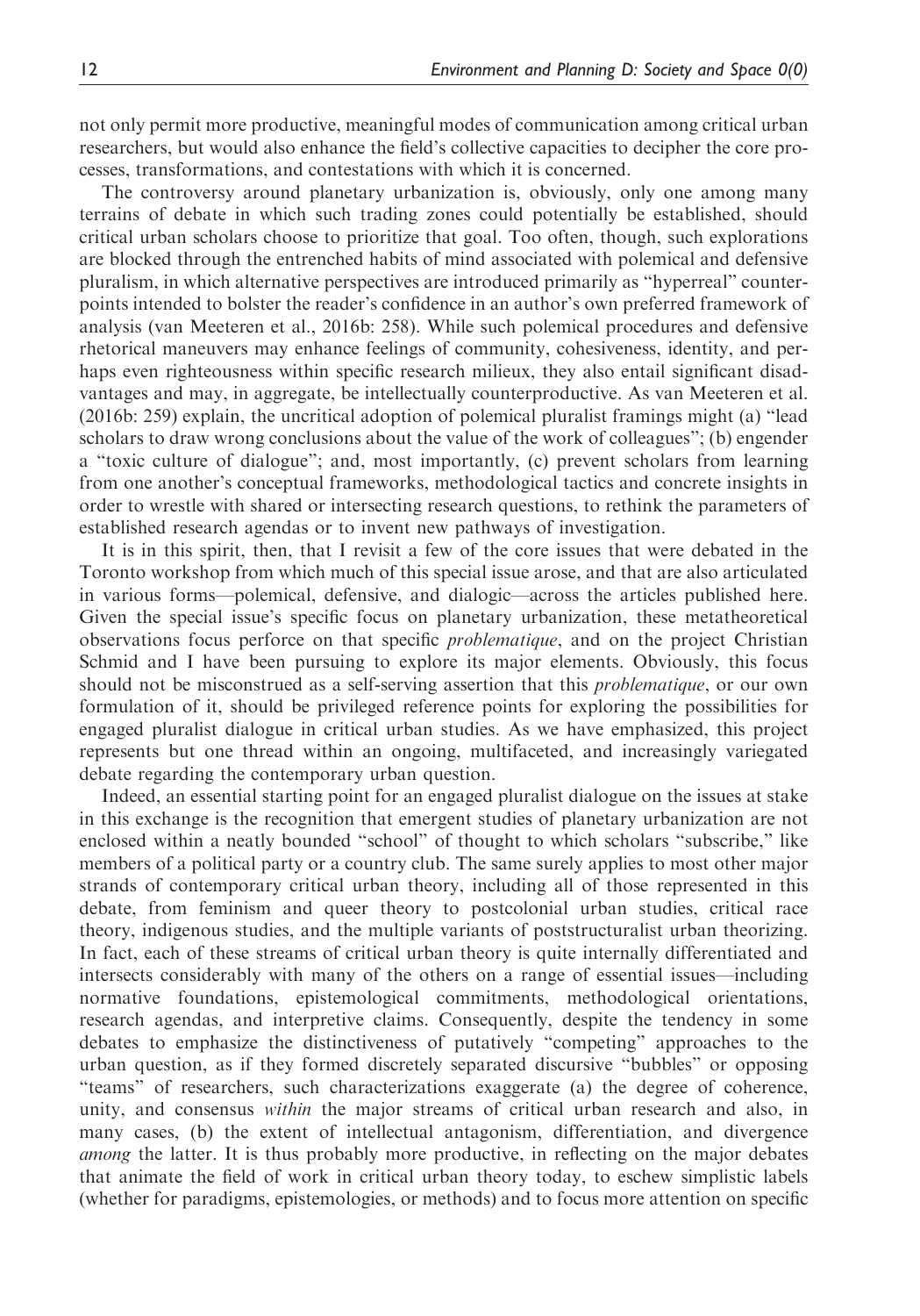intellectual challenges and political concerns, the research questions that flow from them, and the various strategies of engagement that have been mobilized to confront the latter.

Against this background, I would like to demarcate several central issues in the study of planetary urbanization that, from my perspective, could be productively explored (a) through a more sustained engagement and critical dialogue with the insights of key strands of feminist urban studies, queer theory, critical race theory, and indigenous studies; as well as (b) through a still deeper exploration of several research agendas that Christian Schmid and I have long shared with key strands of postcolonial urban theory (see, for instance, Barnett and Parnell, 2016; Parnell, 2016; Robinson, 2014, 2016; Roy, 2014, 2015, 2016). In thus proceeding, I certainly do not intend to subsume these intricately differentiated, entangled, and dynamically evolving research fields under any kind of generic, homogenizing intellectual rubric—epistemological, methodological, political, or otherwise. Nor do I claim any special competence or expertise in addressing their hugely variegated research agendas, which I have to date engaged primarily as an interested reader, teacher, reviewer, and editor, rather than as an active participant or contributor. My more circumscribed purpose here is to outline what I take to be some of the most productive, if also controversial, questions that have thus far emerged from the dialogues that were initiated at the Toronto workshop, and that build variously on contributions to these diverse streams of critical urban studies and social theory.

For purposes of this discussion, I do not attempt further to defend, clarify, or elaborate the specific arguments that Christian Schmid and I have been developing in our writings on planetary urbanization; that is a task for other venues. My concern is simply to propose just a few among many possible focal points for future dialogue among the various streams of critical urban theory in which the problematique of planetary urbanization has been provoking discussion, debate, controversy, and research. In each of the nine questions presented below, the possessive adjective "our" refers specifically to my collaborative writings on planetary urbanization with Christian Schmid. Of course, the same questions may also be quite productively posed about the recent work of our immediate collaborators, about that of broadly allied scholars (Andy Merrifield, Stefan Kipfer, Kanishka Goonewardena, and Roberto-Luis Monte-Mo´r, for example), and about many other contemporary engagements with this *problematique*. I suspect that even among those who are concerned to explore and develop some version of this research agenda, these questions would be answered in a variety of different ways, pointing in turn towards a fairly broad spectrum of possible pathways for its future elaboration.

- 1. In what ways might the investigation of planetary urbanization be productively extended and transformed through a more sustained engagement with the knowledge-claims of those in nondominant, subordinate, marginalized, or subaltern positions, in and outside the academy (de Sousa Santos, 2014; Gramsci, 1971 [1948]; Katz, 1996; Luka´cs, 1971 [1923]; Mignolo, 2000; Peake, 2016; Quijano, 2000)?<sup>5</sup>
- 2. In what ways are contemporary urban ideologies infused with and animated by sexist, racialized, heteronormative, heteropatriarchal, biopolitical, and neocolonial projects of sociospatial transformation? In what ways might our historical genealogy and critique of contemporary "urban age" discourses and practices be productively extended and transformed through the deployment of feminist, queer-theoretical, postcolonial, decolonial, and critical race-theoretical modes of analysis?
- 3. In what ways might our critique of city-centric and city-dominant approaches to the urban question be extended or transformed through a more sustained engagement with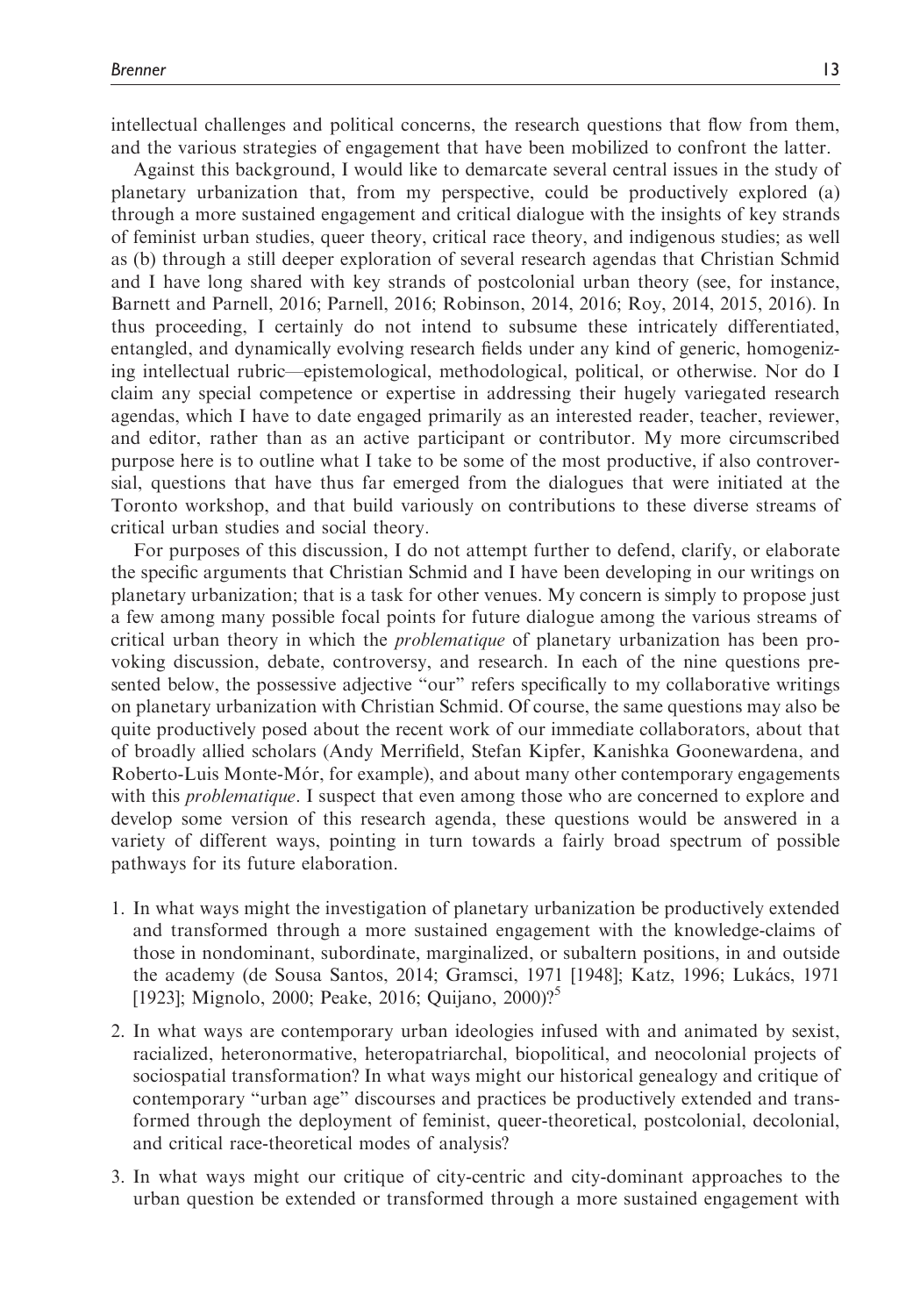earlier feminist and queer-theoretical deconstructions of "metronormativity" and associated geographical dualisms, including the classic triad of urban/suburban/rural (Buckley and Strauss, 2016)? How might such critiques be extended and transformed through their articulation to postcolonial and decolonial critiques of Eurocentric, metrocentric knowledge-formations, and associated spatial dualisms, such as Occident/Orient, modern/traditional, and culture/nature (de Sousa Santos, 2014; Mignolo, 2000; Quijano, 2000)?

- 4. To what degree does a theoretical focus on capitalist structurations of the urban inhibit, warp, or block engagement with questions of "difference"—whether of gender, sexuality, race, ethnicity, nationality, religion, citizenship status, or otherwise? In what ways might an analysis of capital's uneven, chronically crisis-prone historical geographies productively inform and animate investigations of the shifting territorial landscapes in which social differences are expressed, materialized, contested, and fought out—and vice versa (Quijano, 2000; Schmid, 2016; Tsing, 2009)?
- 5. We have anchored our call for new conceptualizations of the urban question with reference to various emergent sociospatial transformations, within and beyond major metropolitan regions, that destabilize inherited urban epistemologies (Brenner and Schmid, 2011, 2014, 2015a: 151–153). A closely parallel line of argumentation has been articulated by several prominent postcolonial urban theorists, who likewise connect many of their specific epistemological proposals to the challenges of deciphering contemporary urban transformations (see, for example, Robinson, 2014; Robinson and Roy, 2016; Roy, 2009). To what degree do feminist, queer-theoretical, and critical race-theoretical approaches to urban questions likewise ground their proposed concepts and methods in relation to the specific tasks associated with analyzing contemporary or emergent forms of urban restructuring? To what degree do such approaches direct attention to essential dimensions of contemporary urban emergence that our work has neglected? If so, what are the implications of (re)considering the latter for our own epistemological proposals, methodological orientations, and research agendas?<sup>6</sup>
- 6. In what ways are the geographies of extended urbanization we have begun to demarcate in our work—related, for instance, to the tendential enclosure, industrialization and infrastructuralization of erstwhile agricultural and extractive hinterlands, emergent landscapes of tourism, logistics and waste management, and new regimes of technoenvironmental management—forged through gendered, sexualized, racialized, biopolitical, and neocolonial power relations, and associated projects of normalization (Arboleda, 2015a, 2015b; Wilson and Bayón, 2015)? How might more explicitly feminist, queer, critical race-theoretical, decolonial, and postcolonial approaches to such dynamics inform, extend, and transform conceptualizations and investigations of extended urbanization (Cowen, 2014; Kipfer, 2014, 2017; Kipfer and Goonewardena, 2013)?
- 7. In our work to date, we have theorized the planetary scale of contemporary urbanization primarily with reference to Lefebvre's notions of generalized urbanization and the "planetarization" of the urban, which focus primarily on the spatiotemporal dynamics, contradictions, and contestations unleashed by capital (see also Brenner, 2018). In what ways could that conceptualization be complemented, extended, or transformed through a more sustained engagement with alternative understandings of the planetary derived from other traditions of literary, political, cultural, spatial, and ecological theory that speak, for instance, to questions of citizenship, politics, sovereignty, coloniality, world ecology, environmentality, the anthropocene, the capitalocene, the posthuman, the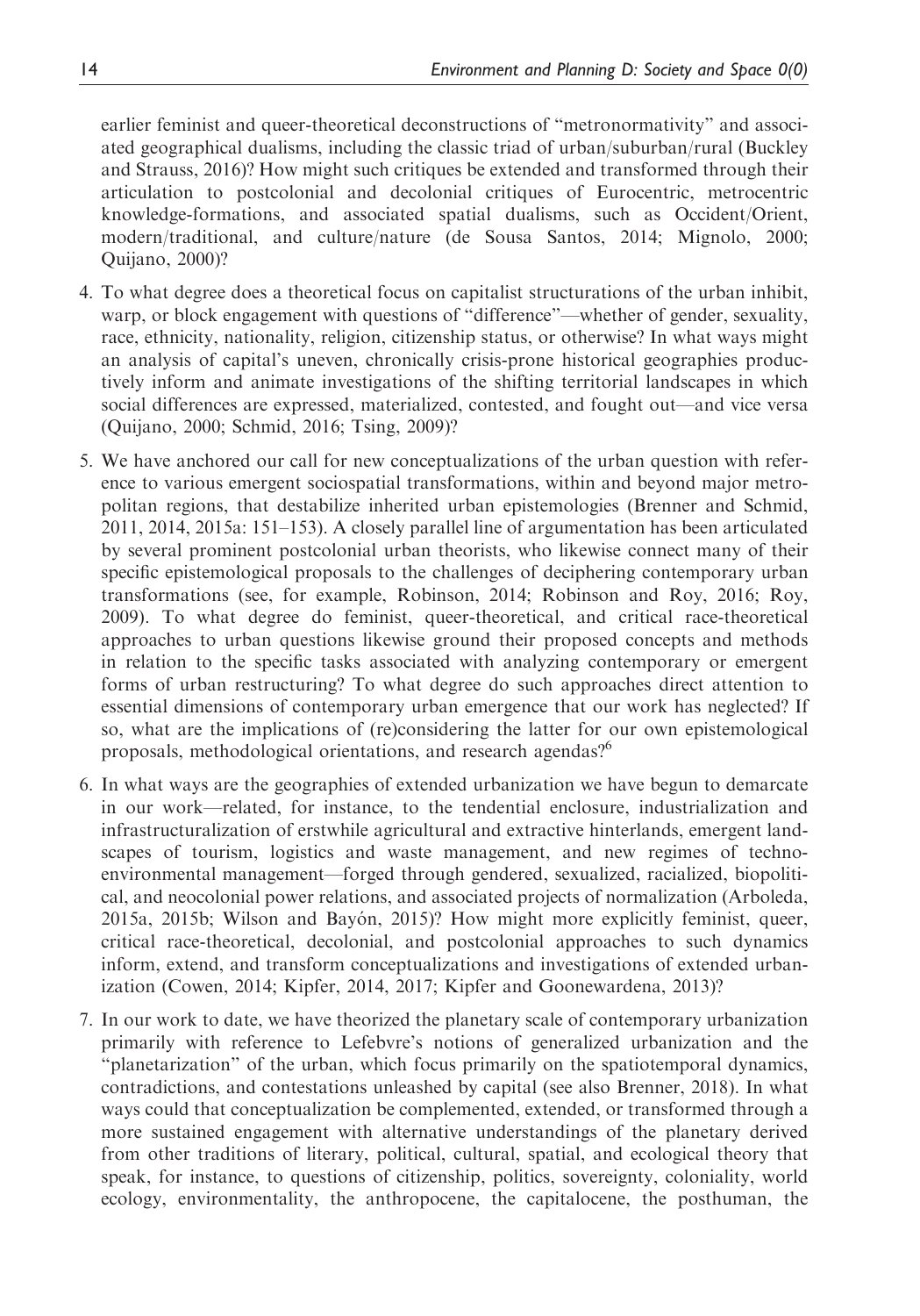nonhuman, technonature, geoculture, and *altermondialité* (see, for example, Bratton, 2016; Connolly, 2017; Elias and Moraru, 2015; Luke, 2015; Mignolo, 2000; Moore, 2016; Roy, 2015; Ruddick, 2015; Spivak, 2003)?

- 8. In what sense is planetary urbanization a (bio)political project, one that entails not only new strategies of capital accumulation and new formations of capitalist territorial organization, but new frameworks of territorial regulation, state spatial strategies, modes of racial, and/or sexual normalization, formations of governmentality, biopower, and regimes of subjectivity? To what degree might the analysis of such issues help inform the broader project of repoliticizing debates on the urban question, in and outside the academy, in this putatively "post-political" age (Exo Adams, 2014; Roy, 2015; Swyngedouw and Wilson, 2014)?
- 9. In what ways might approaches to planetary urbanization contribute to ongoing struggles to imagine and to construct "alter-urbanizations" (Brenner, 2016)—alternative pathways for the production, appropriation, and transformation of space, at once in the spheres of politics, law, social reproduction, ecology, infrastructure, and everyday life? How might the post-capitalist visions of "possible urban worlds" (Harvey, 1996) and differential space (Schmid, 2008) that pervade neo-Marxian and neo-Lefebvrian scholarship be extended and transformed by those oriented towards transcending sexist, heteropatriarchal, racially exclusionary, neoimperial, and neocolonial forms of urbanization?

Obviously, this list of questions is hardly exhaustive, and it is necessarily articulated from my own particular perspective as an urban theorist and researcher. Readers of this special issue will no doubt generate many other questions, whose exploration might also potentially advance the kind of engaged pluralist dialogue among critical urban theorists I am proposing. In this sense, whatever conclusions might be drawn from the questions posed above, the point of this exercise transcends the particular contents of my own enumeration: it is to promote a research culture within critical urban studies in which scholars strive "to initiate exchange, to trade their various local epistemologies and theories with those of others, and in the process to create new knowledge" (Barnes and Sheppard, 2010: 208).

It should be emphasized, finally, that a multiplicity of starting points for engaged pluralist approaches to critical urban studies are possible, each opening up distinctive pathways of theorization, methodological experimentation, and concrete research (see, for example, the interesting proposals presented by van Meeteren et al. (2016b) and the subsequent exchange in the same volume of *Dialogues in Human Geography*). The *problematique* of planetary urbanization is under scrutiny here because it has recently provoked some discussion, debate, and controversy, but it is but one among many vibrant critical perspectives on the contemporary urban question that could be productively brought into closer dialogue with one another, in the interest of advancing, among other agendas, the following three central tasks of critical urban theory (Brenner, 2016): (1) the critique of urban ideologies that naturalize or legitimize the inscriptions of power, domination, dispossession, social suffering, and ecological devastation upon spatial landscapes; (2) the development of a spatial analytics of power through which to decipher patterns and pathways of urbanization, their contestation, their crisis-tendencies, and their consequences; and (3) the excavation of alter-urbanizations: possible urban worlds that are immanent within, yet suppressed by, extant spatial practices, and that point towards more emancipatory—just, democratic, inclusive, diverse, nonviolent, culturally vibrant, and environmentally sane—modes of urban life.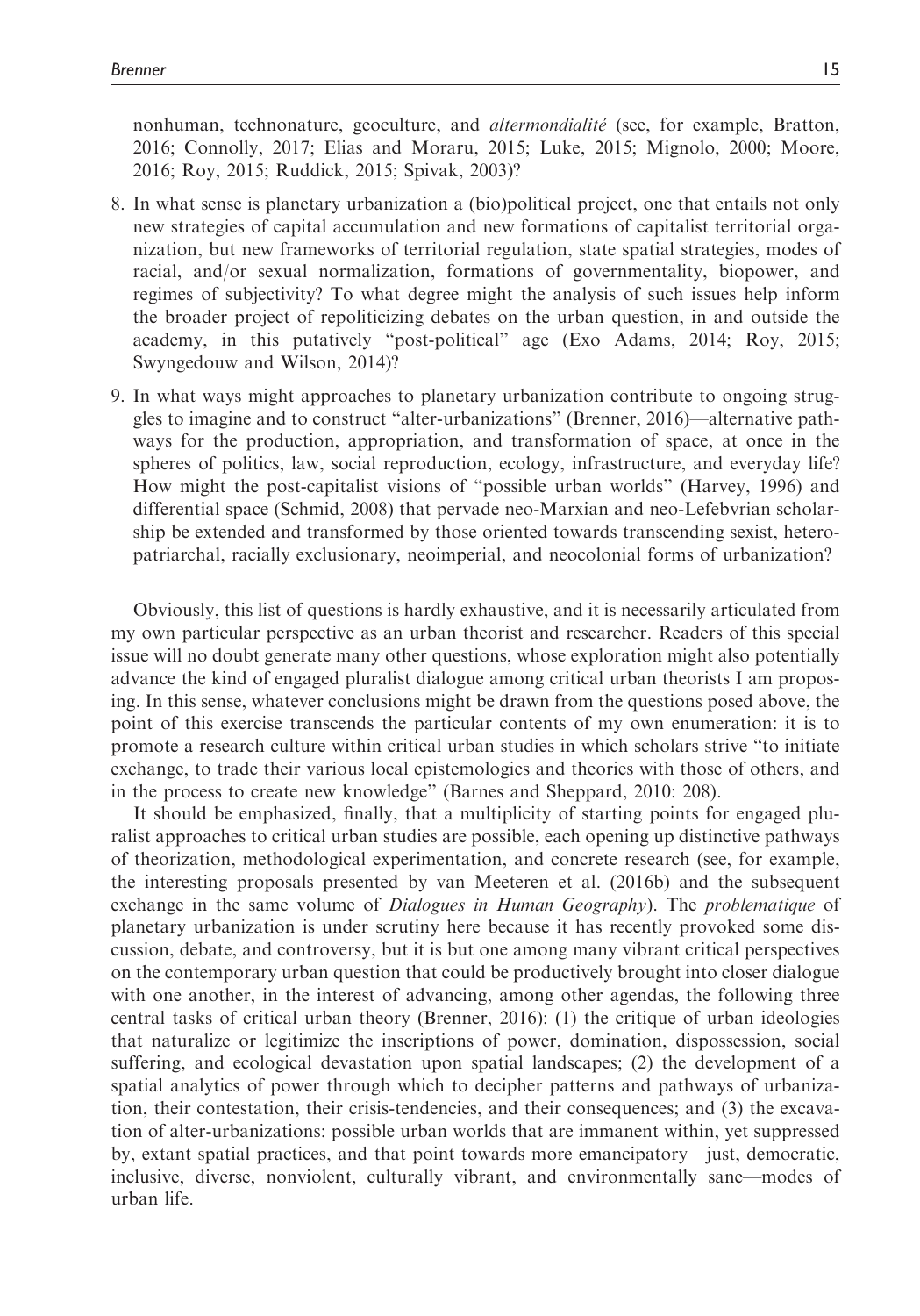For my part, I would hope not only that engaged pluralist dialogues will proliferate among critical urban researchers, building upon a broad range of starting points, but also that the various pathways of exploration thereby forged might eventually intersect to inform and animate these, and no doubt many other, shared agendas in the field of critical urban studies. But such agendas can only be the (provisional) *outcome* of dialogue, debate, and research. While they cannot and should not entail a convergence of epistemologies, concepts, or methods, they do imply "a willingness to listen and to take seriously other people's ideas" (Barnes and Sheppard, 2010: 209).

#### Acknowledgements

At various stages of reflecting on, drafting, and rewriting this essay, a large number of friends and colleagues offered helpful suggestions, corrections, insightful feedback, cautionary warnings, and incisive criticisms. Without naming them here, I wish to express my gratitude for their intellectual generosity. Of course, I assume full responsibility for this essay's arguments.

## Declaration of conflicting interests

The author(s) declared no potential conflicts of interest with respect to the research, authorship, and/or publication of this article.

#### Funding

The author(s) received no financial support for the research, authorship, and/or publication of this article.

#### **Notes**

- 1. As Goonewardena points out (2018), the concept of "totality" is a key tool for Marxian, anticolonial and socialist-feminist approaches to critical theory. It is not only compatible with the concern to investigate sociospatial contradiction, mediation, articulation and difference, but provides an essential conceptual and methodological foundation on which to explore such issues in epistemologically reflexive, historically specific and contextually nuanced ways. In this sense, as Goonewardena cogently argues, the discursive construction of "totalizing" theory as a target for critique and even derision in this special issue and elsewhere is extremely debilitating, in both intellectual and political terms, for radical geographical scholarship. Moreover, the epithet of "totalizing theory" is often a misnomer for what may be more precisely characterized as universalizing knowledge-claims. As Go (2016: 182) explains, "Universalism [...] insinuates the Cartesian positivist assumption of the disembodied knowing subject and the complete knowability of the world." Such positions are completely distinct from the holistically structural yet epistemically reflexive, historically specific perspectives opened up by critical theories of totality, whether in relation to capital, patriarchy, racism or colonialism. Positivist universalisms also bear little resemblance to critical realist or perspectival realist approaches to sociological generalization that, rather than being extended mechanistically to all instances of a given phenomenon or imposed upon all dimensions of social life, are reflexively "applied to delimited analytic objects" across variegated contexts, sites and scales (Go, 2016: 182). Julian Go's brilliant recent book, Postcolonial Thought and Social Theory (2016), offers a lucid discussion of these and related methodological distinctions in the context of a post-positivist reading and reconstruction of postcolonial social theory.
- 2. For a useful discussion of the various historical and contemporary meanings that have been associated with the term urbanism in the field of urban social science, see Sheppard et al. (2013).
- 3. This is the controversial argument that Storper and Scott (2016) have recently advanced regarding the urban land nexus, which they attempt to theorize based on a universalizing theoretical perspective. Although we share with Storper and Scott an interest in capitalist structurations of the urban,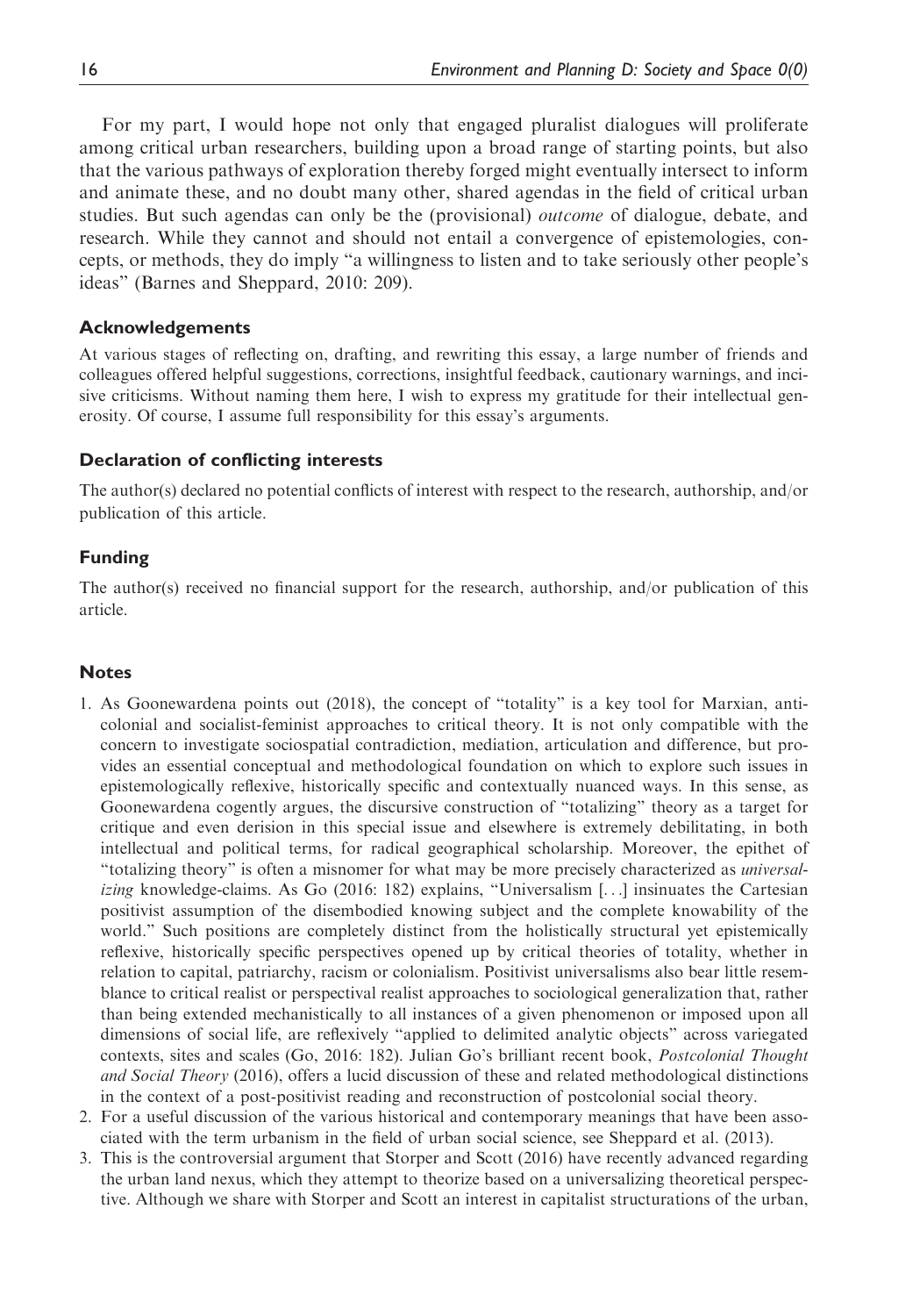we reject their monist, universalist and agglomeration-centric framing of the urban question. In epistemological terms, our position is more closely aligned with that of the postcolonial urban researchers whose work Storper and Scott likewise subject to polemical critique and caricature (for robust replies, see Robinson, 2016; Robinson and Roy, 2016; Roy, 2016; Parnell and Pieterse, 2016).

- 4. It is worth noting that polemical modes of engagement have been adopted, in some cases, by scholars working outside the specific traditions of critical urban theory referenced in our discussion here. For example, Storper and Scott (2016) reduce research on planetary urbanization to the rather facile claim that "cities are dead"—a position that, as noted above, Christian Schmid and I explicitly reject, and which would be logically impossible to reconcile with our concept of concentrated urbanization. As we have repeatedly emphasized, the critique of city-centric modes of urban theory does not require us to abandon the analysis of agglomeration processes, but to rethink the epistemological, conceptual and cartographic framework in which the latter are explored. Storper and Scott confidently proclaim that our distinction between concentrated and extended urbanization is "clumsy," but they barely discuss even its most rudimentary elements. They reference the latter concept, in particular, mainly by ridiculing it and then quickly dismissing it; they do not meaningfully engage with our actual arguments regarding the industrial transformation of erstwhile hinterland, rural and wilderness spaces under contemporary capitalism, and the connection of those transformations to ongoing processes of concentrated urbanization. While our approach to urbanization clearly does diverge from that embraced by agglomeration theorists such as Storper and Scott, the specific nature of the disagreement is impossible to assess coherently if critics resort to pejorative declarations and dismissive rhetoric while declining to engage with the core concepts, distinctions and arguments developed in the work being referenced. In effect, Storper and Scott's article appears to exemplify the "polemical" form of pluralism "where the approach [under scrutiny] becomes ... [an] ideological weapon to advance one's own orientation" (Bernstein, 1988: 15; quoted in Barnes and Sheppard, 2010: 194).
- 5. It seems appropriate here to address an essential question that was posed by several participants in the Toronto workshop: why were so few female contributors included in Implosions/Explosions (Brenner, 2014b)? In assembling the volume, my main priorities were: (1) to present writings that directly engaged Henri Lefebvre's thesis of generalized urbanization, while also challenging citycentric or city-dominant approaches to urban studies and urban ideologies; (2) to present writings that explicitly engaged with or developed the core concept of "extended urbanization"; and (3) to gather some of my own recent writings with Christian Schmid, several of our individually authored contributions on related issues, and various texts by our closest collaborators and (former and current) doctoral students that advanced the preceding agendas as part of a shared research agenda on contemporary urbanization (see Brenner, 2014a: 22–24). Especially under priority (1), as Buckley and Strauss (2016) have productively demonstrated, my own lens on the debate ignored important contributions by urban scholars working in feminist and queer scholarly traditions. Meanwhile, even just a few years after the book's publication, pursuit of the same goal would already yield a far more diverse set of contributors and contributions. The priorities listed above could have been productively combined with at least two additional priorities, namely (4) to explore those agendas via a plurality of epistemic positionalities; and (5) to promote authorial diversity as a "standard practice" for all forms of critical scholarship. If I had anticipated that Implosions/ Explosions would become a central reference point for scholarly debate within the field of critical urban studies, priorities (4) and (5) would have certainly figured more centrally in my vision of the book. For better or for worse, I opted to focus the book's agenda rather tightly around the nexus of theoretical work connecting the ideas of generalized urbanization and extended urbanization, such as I and my collaborators conceived them in 2010–2013. Should, as a result of the relatively narrow range of authorial positionalities represented in *Implosions*/*Explosions*, research on planetary urbanization be dismissed as irredemably masculinist—or white, or heteropatriarchial, or Eurocentric? While I would never deny the philosophical or political importance of epistemic positionality in scholarly discourse, it also seems appropriate to exercise some caution regarding the dangers of deriving essentialist conclusions on this basis. For my part, I hope that future rounds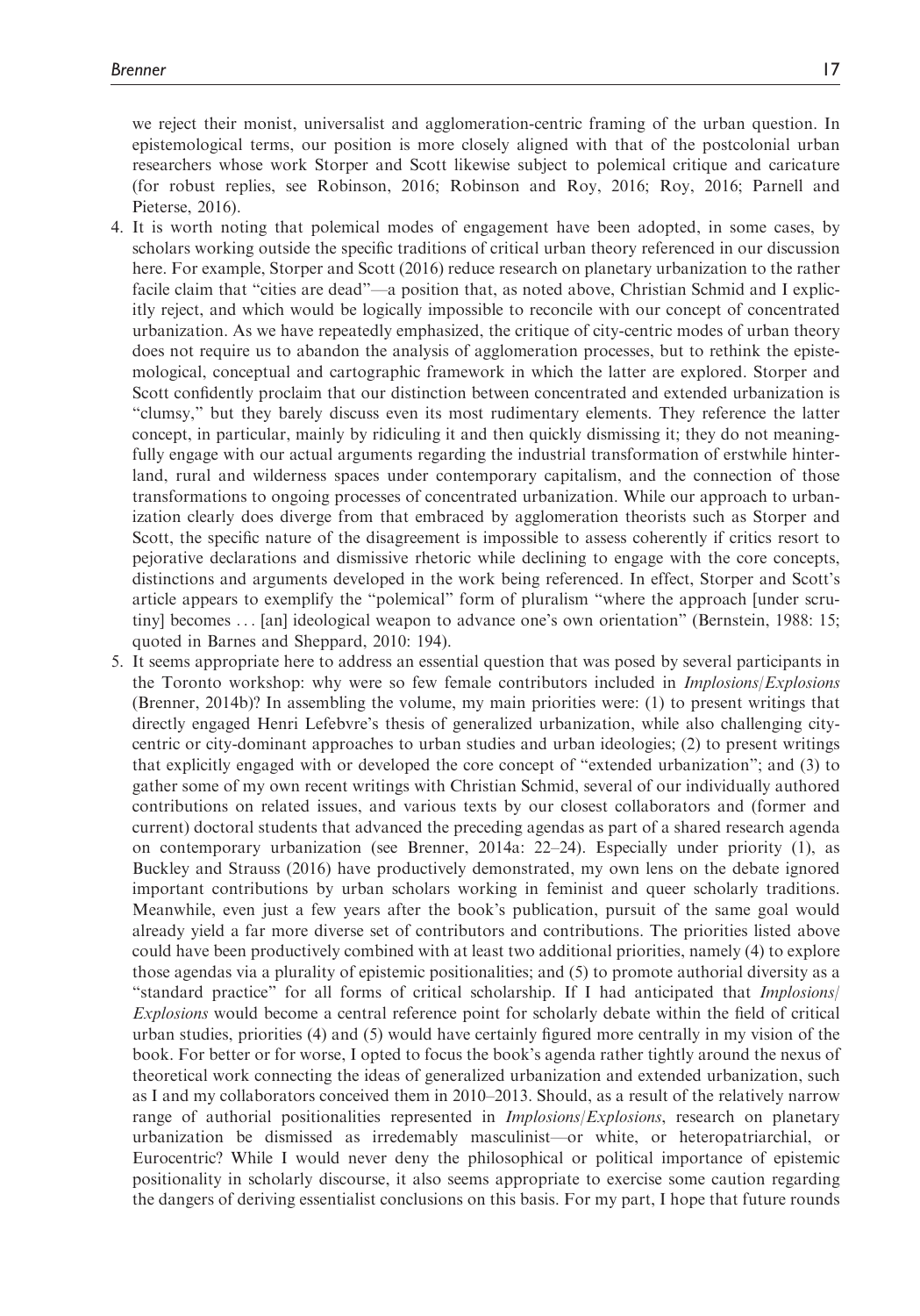of debate on planetary urbanization can be focused not only on the initial framing of the research agenda presented in  $Imploisions/Exploisions$ , but on the content and potential of the increasingly heterodox constellation of epistemologies, concepts, methods and research questions that are now being elaborated through this variegated stream of critical urban theory.

6. This line of reflection also raises the thorny question of periodizing urban restructuring processes, which Christian Schmid and I have only just begun to explore in our work on planetary urbanization. To what degree might the periodizations of urban restructuring generated through research on planetary urbanization and those associated with postcolonial, feminist, queer-theoretical and/ or critical race-theoretical approaches to urban studies reciprocally inform and animate one another?

## **References**

- Angelo H and Wachsmuth D (2015) Urbanizing urban political ecology: A critique of methodological cityism. International Journal of Urban and Regional Research 39(1): 16–27.
- Arboleda M (2015a) Financialization, totality and planetary urbanization in the Chilean Andes. Geoforum 67: 4–13.
- Arboleda M (2015b) Spaces of extraction, metropolitan explosions: Planetary urbanization and the commodity boom in Latin America. International Journal of Urban and Regional Research 40(1): 96–112.
- Barnes T and Sheppard E (2010) "Nothing includes everything": Towards engaged pluralism in Anglophone economic geography. Progress in Human Geography 34(2): 193–214.
- Barnett C and Parnell S (2016) Ideas, implementation and indicators: Epistemologies of the post-2015 urban agenda. Environment & Urbanization 28(1): 87–98.
- Bernstein R (1988) Pragmatism, pluralism and the healing of wounds. Proceedings and Addresses of the American Philosophical Association 63: 5–18.
- Bratton B (2016) The Stack: On Software and Sovereignty. Cambridge: MIT Press.
- Brenner N (2013) Theses on urbanization. *Public Culture* 25(1): 85–114.
- Brenner N (2014a) Introduction: Urban theory without an outside. In: N Brenner (ed) *Implosions*/ Explosions: Towards a Study of Planetary Urbanization. Berlin: Jovis, pp. 14–33.
- Brenner N (ed) (2014b) Implosions/Explosions: Towards a Study of Planetary Urbanization. Berlin: Jovis.
- Brenner N (2016) Critique of Urbanization: Selected Essays. Basel and Boston: Birkhäuser Verlag/ Bauwelt Fundamente Series.
- Brenner N (2018) New Urban Spaces: Urban Theory and the Scale Question. New York: Oxford University Press.
- Brenner N and Schmid C (2011) Planetary urbanization. In: Gandy M (ed) Urban Constellations. Berlin: Jovis, pp. 10–13.
- Brenner N and Schmid C (2014) The "urban age" in question. International Journal of Urban and Regional Research 38(3): 731–755.
- Brenner N and Schmid C (2015a) Towards a new epistemology of the urban. CITY 19(2-3): 151–182.
- Brenner N and Schmid C (2015b) Combat and caricature in the study of planetary urbanization. Urban Theory Lab-GSD and Contemporary City Institute-ETH Zurich. Available at: [www.urban](http://www.urbantheorylab.net/publications/towards-a-new-epistemology-of-the-urban/) [theorylab.net/publications/towards-a-new-epistemology-of-the-urban/](http://www.urbantheorylab.net/publications/towards-a-new-epistemology-of-the-urban/)
- Buckley M and Strauss K (2016) With, against and beyond Lefebvre: Planetary urbanization and epistemic plurality. Environment and Planning D: Society and Space 34(4): 617–636.
- Bunnell T (2016) Conventionally partial critique. Dialogues in Human Geography 6(3): 282–286.
- Butler J (1993) *Bodies That Matter: On the Discursive Limits of "Sex"*. New York: Routledge.
- Cairns S (2018) Debilitating city-centricity: Urbanization and urban-rural hybridity in Southeast Asia. In: Padawangi R (ed) (in press) Routledge Handbook on Urbanisation in Southeast Asia. London: Routledge.
- Christopherson S (1989) On being outside "the project." Antipode 21(2): 83–89.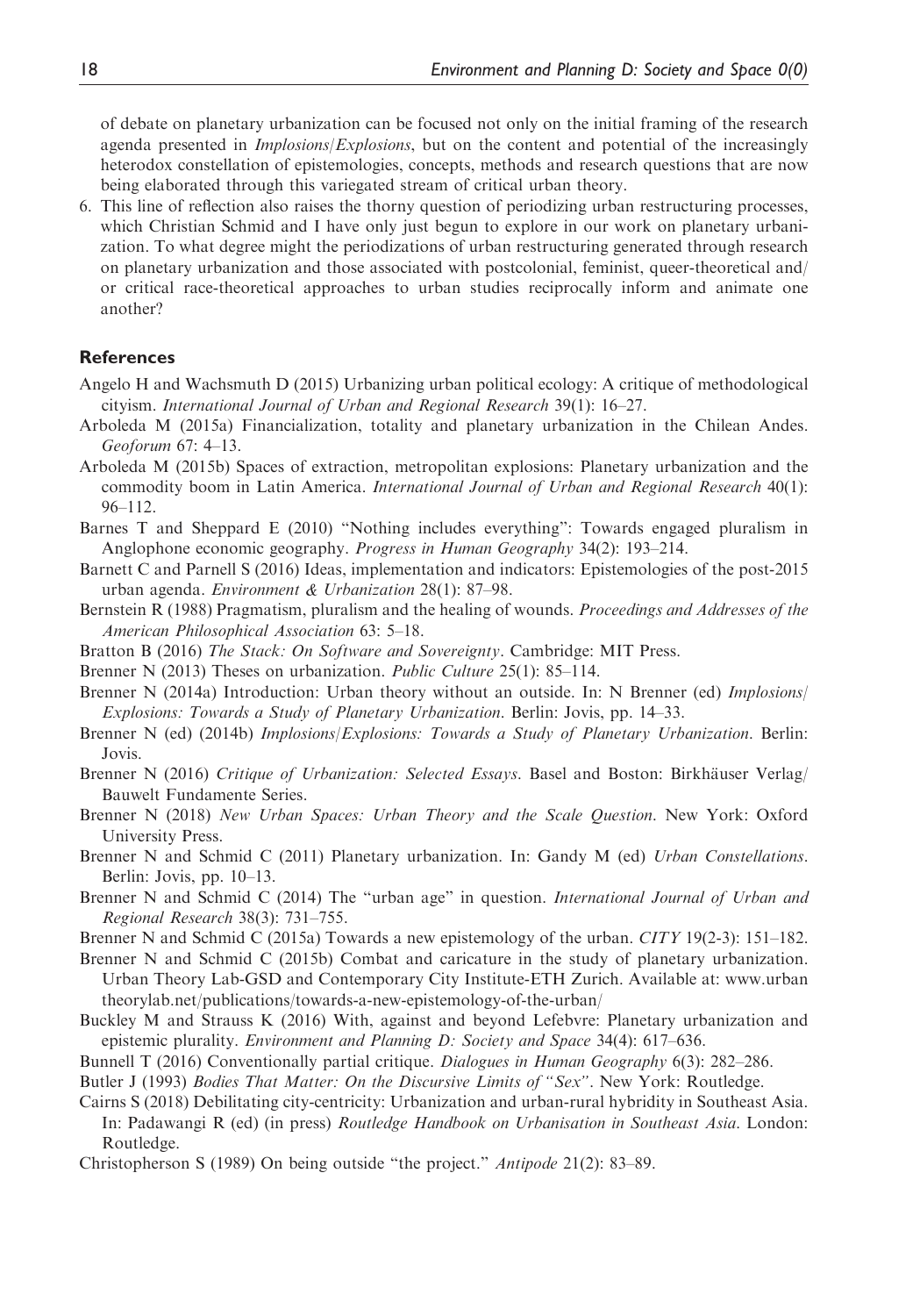- Connolly W E (2017) Facing the Planetary: Entangled Humanism and the Politics of Swarming. Durham: Duke University Press.
- Cowen D (2014) The Deadly Life of Logistics: Mapping Violence in Global Trade. Minneapolis: University of Minnesota Press.
- de Sousa Santos B (2014) Epistemologies of the South: Justice against Epistemicide. Boulder and London: Transaction.
- Dewey J (1922) Human Nature and Conflict. New York: Cosimo, Inc.

Harvey D (1996) Justice, Nature and the Politics of Difference. Cambridge: Blackwell.

- Elias A and Moraru C (eds) (2015) The Planetary Turn: Relationality and Geoaesthetics in the Twenty-First Century. Evanston: Northwestern University Press.
- Exo Adams R (2014) To fill the earth: Architecture in a spaceless universe. In: Lahiji N (ed) Architecture against the Post-Political: Essays in Reclaiming the Critical Project. New York: Routledge, pp. 180–197.
- Galison P (1997) Image and Logic. A Material Culture of Microphysics. Chicago: University of Chicago Press.
- Go J (2016) Postcolonial Thought and Social Theory. New York: Oxford.
- Goonewardena K (2018) Planetary urbanization and totality. Society and Space, this issue.
- Gramsci A (1971 [1948]) Selections from The Prison Notebooks. Smith G and Hoare Q (trans). London: Lawrence & Wishart Ltd.
- Jessop B (1990) State Theory. University Park: Pennsylvania State University Press.
- Katz C (1996) Towards minor theory. Environment and Planning D: Society and Space 14: 478–499.
- Kaika M and Swyngedouw E (2012) Cities, Natures and the Political Imaginary, AD: Architectural Design 2(4): 22–27.
- Kipfer S (2014) The fractures of worldwide urbanization: Insights from the literary world. In: Brenner N (ed) Implosions/Explosions: Towards a Study of Planetary Urbanization. Berlin: Jovis, pp. 288–308.
- Kipfer S (2017) Pipelines and counter-colonial politics: On a limit case of urban research. Society and Space, this issue.
- Kipfer S and Goonewardena K (2013) Urban Marxism and the post-colonial question: Henri Lefebvre and "colonization." Historical Materialism 21(2): 76–117.
- Kuhn T (1970 [1962]) The Structure of Scientific Revolutions (2nd edition). Chicago: University of Chicago Press.
- Laclau E and Mouffe C (1985) Hegemony and Socialist Strategy. London: Verso.
- Leitner H and Sheppard E (2016) Provincializing critical urban theory: Extending the ecosystem of possibilities. International Journal of Urban and Regional Research 40(1): 228–235.
- Lukács G (1971 [1923]) History and Class Consciousness: Studies in Marxist Dialectics. Livingstone R (trans). Cambridge: MIT Press.
- Luke T (2015) Urbanism as cyborganicity: Tracking the materialities of the Anthropocene. New Geographies 7: 38–51.
- Marx K (1973 [1857]) Grundrisse: Foundations of the Critique of Political Economy. Nicolaus M (trans). New York: Penguin.
- McGee T (ed) (1971) The Urbanization Process in the Third World. London: Bell & Sons.
- Mignolo W (2000) Local Histories/Global Designs: Coloniality, Subaltern Knowledges and Border Thinking. Princeton: Princeton University Press.
- Moore J (2016) Capitalism and the Web of Life: Ecology and the Accumulation of Capital. New York: Verso.
- Parnell S (2016) Defining a global urban development agenda. World Development 78: 529–540.
- Parnell S and Pieterse E (2016) Translational global praxis: Rethinking methods and modes of African urban research. International Journal of Urban and Regional Research 40(1): 236–246.
- Peake L (2016) On the twenty-first century quest for feminism and the global urban. *International* Journal of Urban and Regional Research 40(1): 219–227.
- Peck J (2015) Cities beyond compare. Regional Studies 49: 160–182.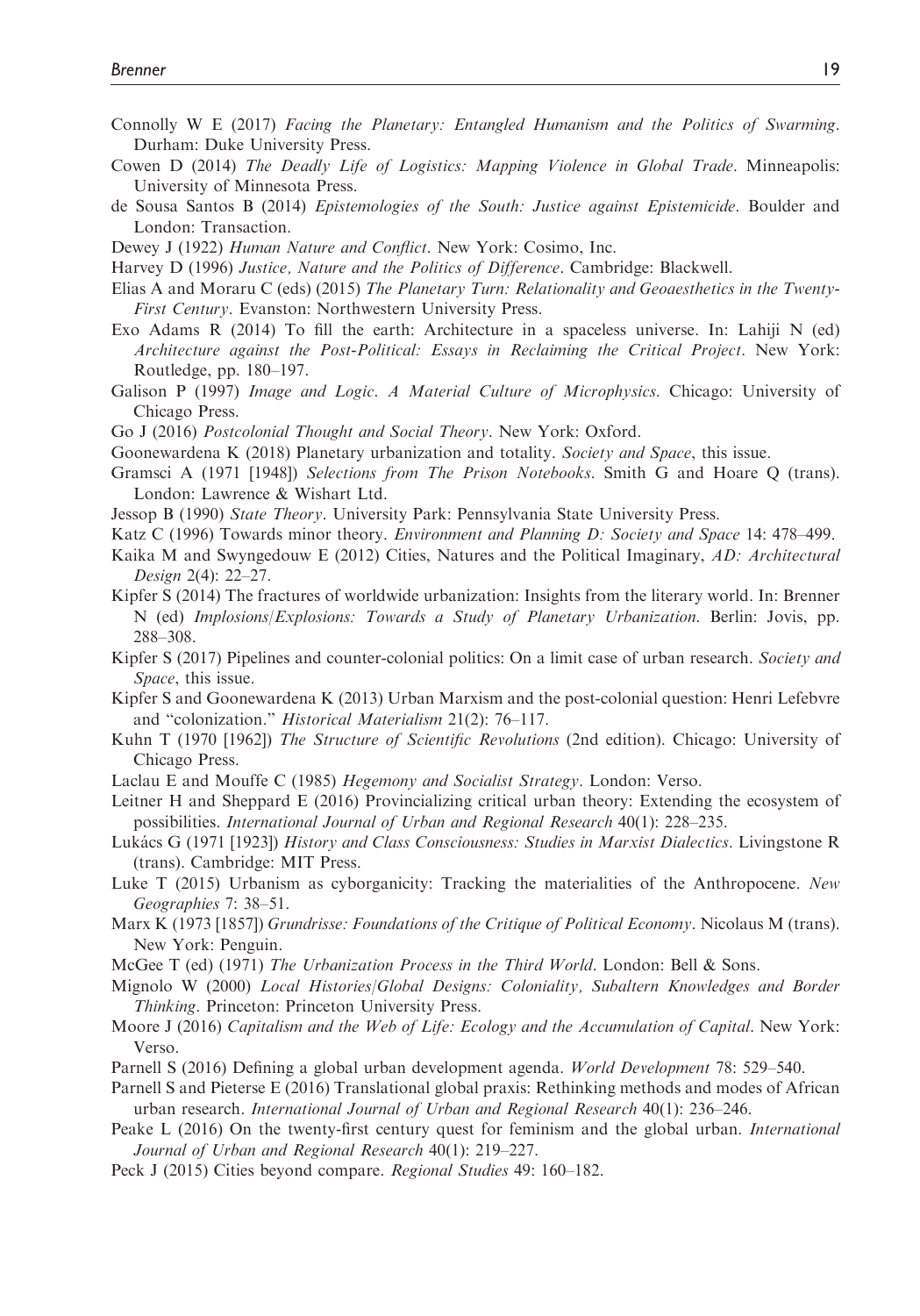- Peirce C (1877) The fixiation of belief. *Popular Science Monthly* 12 (November), 1–15. Available at: <http://peirce.org/writings/p107.html> (accessed 24 January 2018).
- Quijano A (2000) Coloniality of power, Eurocentrism and Latin America. Nepantia: Views from the South 1(3): 533–580.
- Robinson J (2014) New geographies of theorizing the urban: Putting comparison to work for global urban studies. In: Parnell S and Oldfield S (eds) The Routledge Handbook on Cities of the Global South. London: Routledge, pp. 57–70.
- Robinson J (2016) Comparative urbanism: New geographies and cultures of theorizing the urban. International Journal of Urban and Regional Research 40(1): 187–199.
- Robinson J and Roy A (2016) Debate on global urbanisms and the nature of urban theory. International Journal of Urban and Regional Research 40(1): 181–186.
- Roy A (2009) The 21st century metropolis: New geographies of theory. Regional Studies 43(6): 819–830.
- Roy A (2014) Worlding the south: Towards a post-colonial urban theory. In: Parnell S and Oldfield S (eds) The Routledge Handbook on Cities of the Global South. New York: Routledge, pp. 9–20.
- Roy A (2015) What is urban about critical urban theory? Urban Geography 37(6): 810–823.
- Roy A (2016) Who's afraid of postcolonial theory? International Journal of Urban and Regional Research 40(1): 200–209.
- Ruddick S (2015) Situating the anthropocene: Planetary urbanization and the anthropological machine. Urban Geography 36(8): 1113-1130.
- Sayer A (1992) Method in Social Science: A Realist Approach (2nd edition). New York: Routledge.
- Schmid C (2008) Henri Lefebvre's theory of the production of space: Towards a three-dimensional dialectic. In: Goonewardena K, Kipfer S, Milgrom R, et al. (eds) Space, Difference, Everyday Life: Reading Henri Lefebvre. New York: Routledge, pp. 27–45.
- Schmid C (2015) Specificity and urbanization: A theoretical outlook. In: ETH Studio Basel (ed) The Inevitable Specificity of Cities. Zurich: Lars Müller publishers, pp. 282–297.
- Schmid C (2016) The urbanization of the territory: On the research approach of ETH Studio Basel. In: ETH Studio Basel (ed) Territory: On the Development of Landscape and City. Zurich: Park Books, pp. 23–48.
- Schmid C (2018) Journeys through planetary urbanization. Environment and Planning D: Society and Space, this issue.
- Schmid C, Karaman O, Hanakata N, et al. (2018) Towards a new vocabulary of urbanization: A planetary comparative perspective. Urban Studies. Available at: [https://doi.dox.org/10.1177/](https://doi.dox.org/10.1177/0042098017739750) [0042098017739750](https://doi.dox.org/10.1177/0042098017739750) (accessed 24 January 2018).

Scott JC (1995) State simplifications: Nature, space, people. Journal of Political Philosophy 3: 191–213.

- Sheppard E, Leitner H and Maringanti A (2013) Provincializing global urbanism: A manifesto. Urban Geography 34(7): 893–900.
- Soederberg S and Walks A (2018) Producing and governing inequalities under planetary urbanization: From urban age to urban revolution. Geoforum, in press.
- Spivak GC (2003) Death of a Discipline. New York: Columbia University Press.
- Storper M and Scott AJ (2016) Current debates in urban studies: A critical assessment. Urban Studies 53(6): 1114–1136.
- Swyngedouw E and Wilson J (eds) (2014) The Post-Political and Its Discontents. Edinburgh: Edinburgh University Press.
- Tsing A (2009) Supply chains and the human condition. Rethinking Marxism 21(2): 148–176.
- van Meeteren M, Bassens D and Derudder B (2016a) Doing global urban studies: On the need for engaged pluralism, frame switching and methodological cross-fertilization. Dialogues in Human Geography 6(3): 296–301.